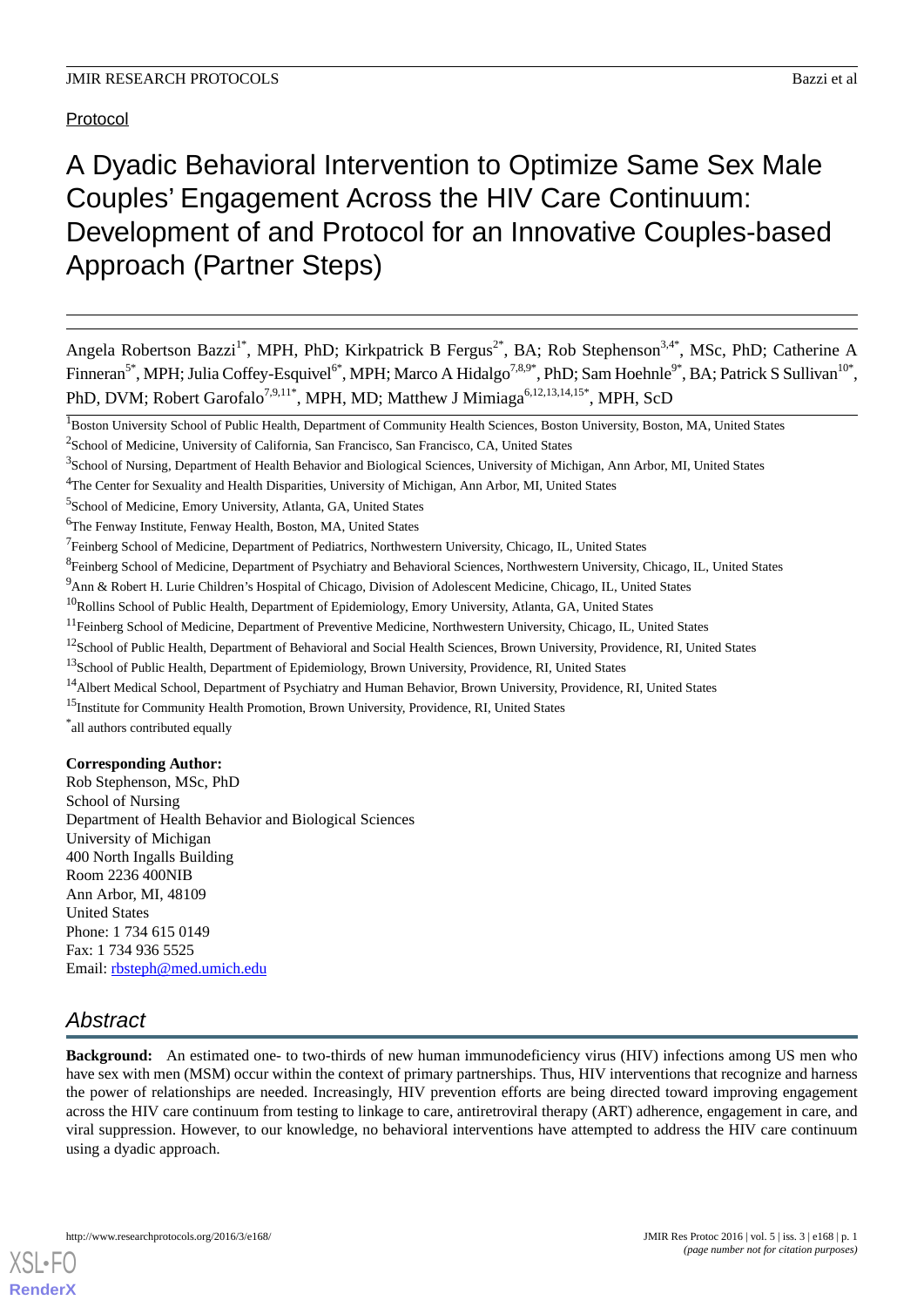**Objective:** The objective of this paper is to describe the development of and protocol for an innovative couples-based approach to improving treatment adherence and engagement in care among HIV serodiscordant and concordant HIV-positive same sex male couples in the United States.

**Methods:** We developed the Partner Steps intervention by drawing from relationship-oriented theory, existing efficacious individual-level ART adherence interventions, couple-focused HIV prevention interventions, and expert consultation. We incorporated new content to address all aspects of the HIV care continuum (eg, linkage to and retention in care) and to draw on relationship strengths through interactive activities.

**Results:** The resulting theory-based Partner Steps intervention is delivered by a trained bachelors-level counselor (interventionist) over 2 in-person sessions with male-male dyads in which at least 1 partner has recent suboptimal engagement in HIV care. Each session is designed to use relationship strengths to increase motivation for HIV care and treatment, and cover sequential intervention "steps" relating to specific challenges in HIV care engagement and barriers to ART adherence. For each step, couples work with a trained interventionist to identify their unique challenges, actively problem-solve with the interventionist, and articulate and commit to working together to implement a plan in which each partner agrees to complete specific tasks.

**Conclusions:** We drew on theory and evidence to develop novel intervention strategies that leverage strengths of relationships to address engagement across the entire HIV care continuum. We provide details on intervention development and content that may be of use to researchers as well as medical and mental health professionals for whom a dyadic approach to HIV prevention and care may best suit their patient population.

*(JMIR Res Protoc 2016;5(3):e168)* doi: [10.2196/resprot.6271](http://dx.doi.org/10.2196/resprot.6271)

#### **KEYWORDS**

HIV prevention; interventions; men who have sex with men; HIV cascade; HIV care continuum; ART adherence; engagement in care; couples-based interventions; intervention development

## *Introduction*

Men who have sex with men (MSM) experience the highest risk for human immunodeficiency virus (HIV) acquisition in the United States [[1\]](#page-10-0), accounting for 64% of new infections in 2012 [[2\]](#page-10-1), up from 53% in 2006 [[3\]](#page-10-2). Substantial evidence supports the role of primary partnerships in increasing HIV transmission risk among MSM, with an estimated one- to two-thirds of incident HIV infections among MSM attributed to sexual behavior with main partners [[1,](#page-10-0)[4](#page-10-3)[-9\]](#page-10-4). Increased HIV risk within primary partnerships has been attributed to greater frequency of unprotected anal sex with main versus casual partners, lowered perceived risk within relationships and reduced HIV testing [\[10](#page-10-5)-[18\]](#page-11-0), and desires to demonstrate intimacy, trust, and commitment [[7](#page-10-6)[,8](#page-10-7),[19](#page-11-1)[-23](#page-11-2)]. These relationship dynamics are associated with lower self-perceived HIV risk and suboptimal HIV testing among MSM in committed relationships [\[24](#page-11-3),[25\]](#page-11-4), potentiating the prevalence of undiagnosed infections among male-male couples [[26\]](#page-11-5). In addition to reducing morbidity and mortality from HIV infection, diagnosing HIV and linking HIV-infected individuals to care and initiating antiretroviral therapy (ART) greatly reduces the risk of onward transmission to their partners [\[27](#page-11-6),[28\]](#page-11-7). Despite the increasing interest in a couples-focused approach to HIV prevention among MSM [[29](#page-11-8)[-32](#page-11-9)], to date, no theory-based behavioral interventions exist to promote male-male couples' engagement in the HIV care continuum from linkage to retention in HIV care. This paper describes the development of a novel theory- and evidence-based intervention, Partner Steps, designed to promote and sustain engagement across the HIV care continuum among HIV serodiscordant and concordant HIV-positive male-male couples.

The HIV care continuum is a model for describing progression from HIV diagnosis to the achievement of controlled viremia in the body known as viral suppression [[33,](#page-11-10)[34](#page-11-11)]. Four stages are

 $XS$ -FO **[RenderX](http://www.renderx.com/)** generally recognized in this continuum, including (1) diagnosis with HIV infection, (2) engagement in HIV medical care, (3) prescription of ART medications, and (4) achieving viral suppression (viral load <200 copies/mL) [[35-](#page-11-12)[37\]](#page-12-0). Individuals progress through these stages at different rates and may experience multiple challenges along the way (eg, transportation, communicating with providers, maintaining a Daily Medication Schedule; see [Table 1](#page-6-0) for a comprehensive list). The significance of these challenges is apparent in the observed percentage drops at each successive stage of this continuum. In 2011, an estimated 86% of all HIV-infected individuals in the United States had been tested and were aware of their HIV status [\[35](#page-11-12),[37\]](#page-12-0). Among those diagnosed with HIV, approximately 40% were engaged in HIV medical care. Of those engaged in HIV care, only 37% had been prescribed ART [[35,](#page-11-12)[37](#page-12-0)]. Although detailed national data on ART adherence are not available, studies in a variety of populations have documented a wide range of adherence (53-89%) [\[38](#page-12-1)-[48\]](#page-12-2), with an estimated national average of 70% [[49\]](#page-12-3). With high ART adherence recommended for achieving viral suppression, the suboptimal levels observed may help explain why viral suppression, the ultimate end point of the HIV care continuum, is believed to be achieved by only 30% of the HIV-infected population [\[35](#page-11-12),[37\]](#page-12-0). It is also important to note that while the continuum is presented as a linear stage progression, it in fact represents a series of dynamic states. For example, some individuals may achieve and then lose viral suppression while others may experience periods in which they are retained and then absent from HIV care.

With viral suppression improving the health of HIV-infected individuals and reducing the likelihood of further transmission to partners, improving outcomes along the entire HIV care continuum has been identified as an important HIV prevention priority [[50\]](#page-12-4). Recommendations from the US Preventive Services Task Force include screening all patients aged 15 to

http://www.researchprotocols.org/2016/3/e168/ JMIR Res Protoc 2016 | vol. 5 | iss. 3 | e168 | p. 2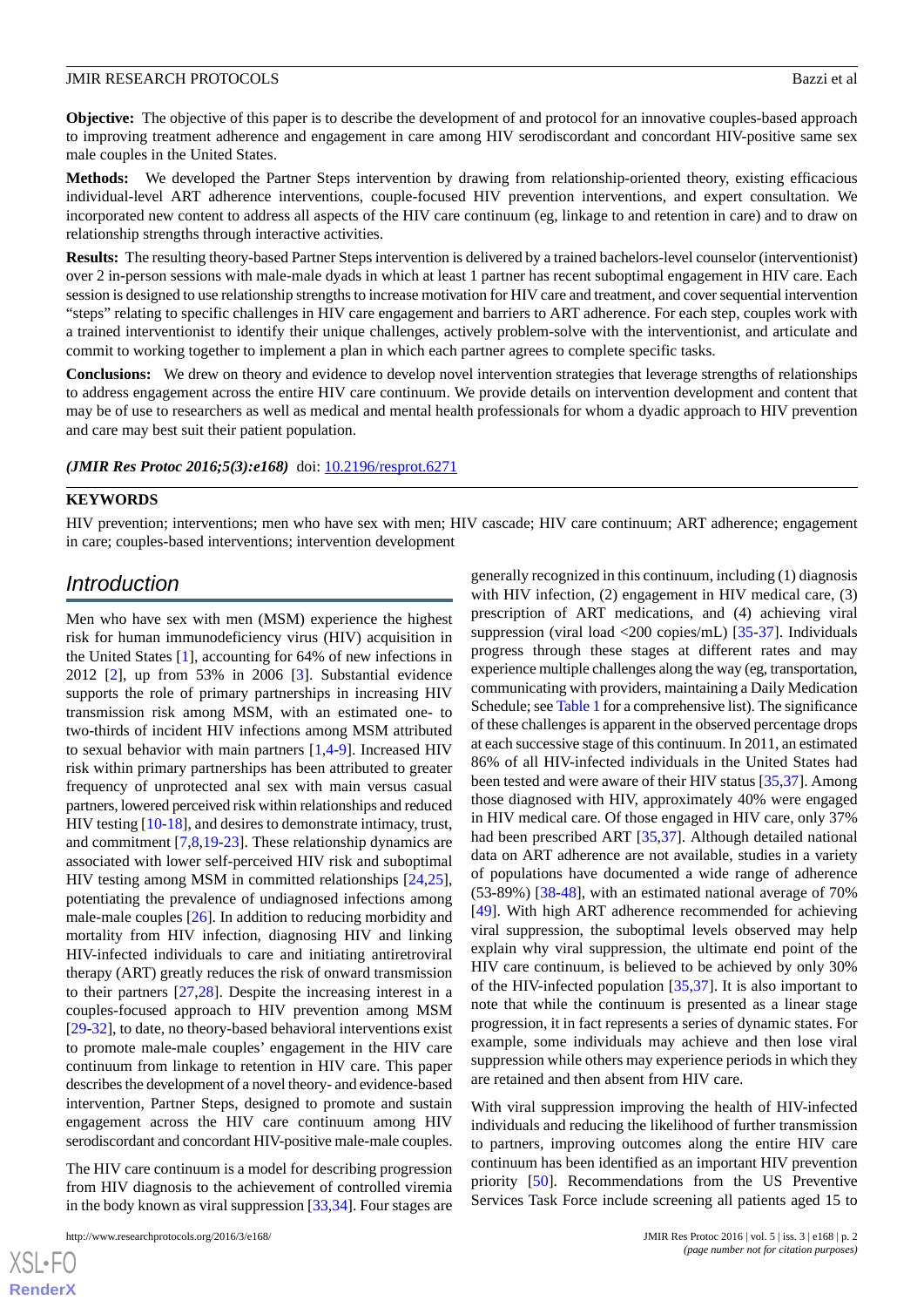65 for HIV. Moreover, in light of conclusive evidence that viral load suppression via ART helps prevent onward transmission to sex partners, the US Department of Health and Human Services guidelines now recommend prescribing ART medications to every adolescent and adult diagnosed with HIV regardless of disease progression status [\[50](#page-12-4)]. This shift away from the previous use of CD4 levels as a criteria for starting ART–in conjunction with expanded access to health care through the Affordable Care Act–has changed the climate in HIV prevention [[51-](#page-12-5)[53](#page-12-6)]. Increasing efforts are now being directed toward the development of innovative approaches to improving engagement along the HIV care continuum, particularly for populations most affected by HIV, including MSM, transgender women who have sex with men, and racial/ethnic minorities [[35,](#page-11-12)[50](#page-12-4)]. As main partner transmission accounts for an estimated one- to two-thirds of incident HIV infections among MSM, main-partner dyads could benefit greatly from an intervention centered on improving their engagement across the HIV care continuum [[1](#page-10-0)[,4](#page-10-3)[-9](#page-10-4)].

Most prior interventions with male couples focused on the first stage of the HIV care continuum, getting couples tested, have been largely successful. For example, couples HIV testing and counseling (CHTC) is a particularly promising intervention for the earliest stage of the continuum, HIV diagnoses through testing. CHTC has been used as an HIV prevention intervention in Africa and other regions for over 20 years [[54\]](#page-12-7) and is considered by the US Centers for Disease Control and Prevention (CDC) to be a "high leverage HIV prevention intervention" [[55\]](#page-12-8). The critical difference between the CHTC model and the conventional model of individual HIV testing and counseling is that partners receive HIV testing together and combined counseling and prevention messaging based on the characteristics of their relationships and their joint HIV status. CHTC has been adapted for US MSM and has been found to be highly acceptable [\[54](#page-12-7),[56\]](#page-12-9). Qualitative data from MSM in 3 US cities shows strong support among MSM for CHTC, including its use in forming sexual agreements (ie, rules regarding outside sexual partners) and communicating about sexual risk behaviors and condom use [\[57](#page-12-10)]. Recent work has both shown CHTC is highly acceptable to male-male couples [[58\]](#page-13-0) and demonstrated CHTC's safety, with safety measured as no increases in relationship dissolution or intimate partner violence among male couples undergoing CHTC [\[59](#page-13-1)]. CHTC is now endorsed by the CDC, and has been rolled out in over 40 US states [\[60](#page-13-2)]. Until now, few interventions have delved further into the HIV care continuum (eg, engagement in care). Instead, most of the limited number of dyadic interventions emphasize a single stage in the HIV care continuum or are not tailored to the specific needs of male-male couples. In particular, the handful of intervention studies that have worked with couples to improve ART adherence [[61\]](#page-13-3) were not specifically designed for male-male couples and did not address important issues upstream in the HIV care continuum [\[31](#page-11-13),[61,](#page-13-3)[62](#page-13-4)].

Partner Steps is a counseling intervention designed to address multiple stages of the HIV care continuum within the male-male dyad [\[32](#page-11-9),[62\]](#page-13-4). Recent findings indicate that such an intervention would be acceptable among same-sex male couples. Findings from focus groups conducted by Goldenberg et al [[32\]](#page-11-9) suggest

 $XS$ -FO **[RenderX](http://www.renderx.com/)** male-male couples may be interested in more comprehensive care at the level of the dyad. Many couples indicated that comprehensive dyadic care had the potential to strengthen positive relationship dynamics [\[32](#page-11-9)]. In addition, there is evidence that dyadic interventions result in better ART adherence when compared with individual adherence counseling interventions. For example, in a randomized controlled trial of 215 couples, including male-male couples, HIV-infected persons receiving ART adherence counseling with their partners had significantly higher levels of ART adherence compared with those who did not [\[61](#page-13-3)]. Similarly, among a cohort of 210 male-male HIV-serodiscordant couples, both the patient's positive appraisal of his relationship and his partner's positive beliefs regarding treatment self-efficacy were linked to greater self-reported ART adherence; although, in this study, participants did not receive counseling as a dyad [\[63](#page-13-5)]. Working with couples offers unique advantages for designing an intervention: couples can cope together to reduce stress burden; work in tandem to remember routine responsibilities; problem solve more effectively; pool resources; and navigate social environments as a unit. These advantages in addition to reported interest in couples-based interventions serve as the impetus behind Partner Steps.

With no interventions to date attempting to address every stage of the continuum for broadly defined male-male couples (in which at least one partner is HIV positive) and evidence that such an intervention would be acceptable among male-male couples [[31,](#page-11-13)[32](#page-11-9)[,62](#page-13-4)], we developed Partner Steps for HIV serodiscordant and concordant HIV-positive male-male couples by adapting selected content from efficacious adherence interventions at the individual level. We also developed entirely new content and approaches for working with male dyads. The aim of this article is to describe our intervention development process in order to inform other investigators and provide recommendations for programs in HIV prevention and treatment.

## *Methods*

#### **Overview and Specific Aims**

Partner Steps is designed to increase couples' motivations, behavioral and problem-solving skills, mutual support, and collaboration with the ultimate goal of promoting engagement in HIV care and ART adherence. We developed this theory-based intervention with attention toward leveraging relationship strengths within a diverse community of HIV serodiscordant and concordant HIV-positive male-male couples at any stage of engagement in HIV care, including those who are HIV care–naive. The intervention development process involved drawing from both theoretical and evidence bases to consider men's relationship dynamics throughout all components of the resulting Partner Steps program. All of the research described in this multisite project received ethics approval from the institutional review boards of Emory University in Atlanta, GA, Fenway Health in Boston, MA, and the Ann & Robert H. Lurie Children's Hospital in Chicago, IL.

#### **Theoretical and Evidence Base**

Several promising models for addressing particular components of the HIV care continuum have been developed and tested in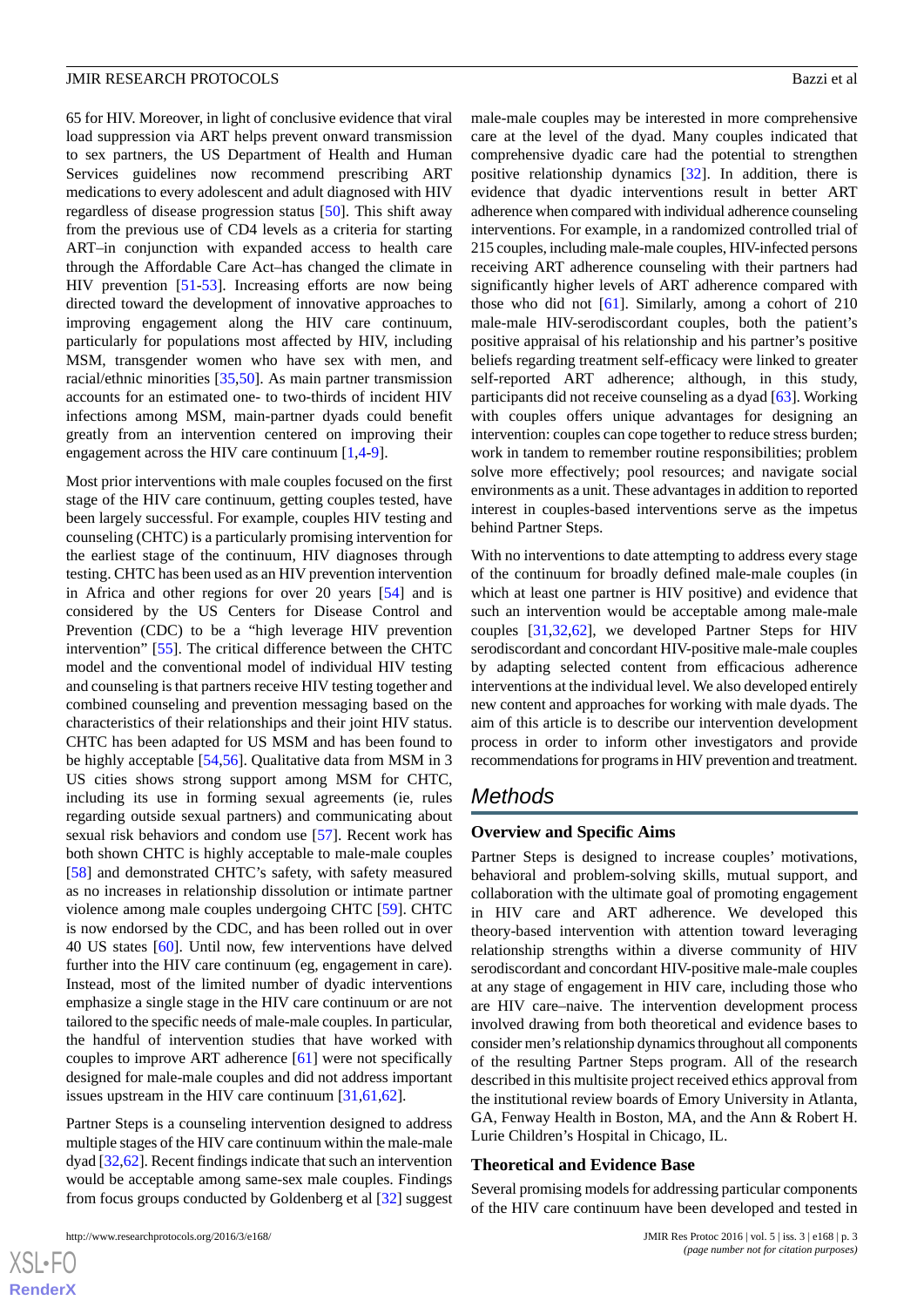other contexts and populations. To identify and develop an intervention relevant to improving couples' HIV care outcomes, we critically assessed prior ART adherence interventions for HIV-infected individuals including Safren and colleagues' [\[64](#page-13-6)] influential Life-Steps intervention. Over the past decade, Life-Steps has been adapted for diverse settings and populations leading to content and structure that differs with respect to target behaviors, dose (eg, length, number of sessions), interventionist background and training, and assessment and follow-up techniques [\[65](#page-13-7)[,66](#page-13-8)]. Notably, members of our study team recently adapted Life-Steps for HIV-infected adolescents, which required greater emphasis on the role of family, peer, and other interpersonal relationships and social contexts [\[65](#page-13-7)]. Building on this work we developed content and structure appropriate for HIV serodiscordant and concordant HIV-positive male-male couples.

Life-Steps integrates general principles of cognitive behavioral therapy, motivational interviewing, and problem-solving [\[67](#page-13-9)] to help patients solve "blocks" of adherence problems through a step-by-step approach [\[64](#page-13-6)]. To the extent possible and relevant, we preserved the overall structure of this efficacious intervention, in which a trained interventionist engages participants in a series of educational, problem-solving, and rehearsal strategies to identify specific barriers to ART adherence and develop solutions through a series of small, manageable problem-solving "steps." This process was designed to train individual patients to identify and address complex and stressful challenges of medication adherence into simplified, proximal steps addressed in a checklist format [\[64](#page-13-6)]. For the unique social and relationship contexts that characterize male-male couples' experiences, we adapted, reorganized, and expanded the original 10 steps to involve both partners in identifying barriers to and developing solutions for improved ART adherence and engagement in HIV care.

We subsequently reviewed the existing literature's evidence from observational and intervention studies focusing on medication adherence and engagement in HIV care separately and for individuals. Absent from these programs was a focus on social and relationship dynamics; we thus drew from multilevel frameworks [\[68](#page-13-10)[,69](#page-13-11)] and theories of interpersonal interaction to help conceptualize adaptions that would be necessary given the unique social experiences and relationship dynamics of male-male couples. Lewis et al's [\[69](#page-13-11)] conceptual model of couple's health behavior change incorporates theories of communal coping and interdependence to understand how relational and dyadic processes determine behavior change, particularly in the uptake of risk-reducing behaviors. This model posits that the couple's interdependence influences behavior as motivations shift from what is best for each partner's wellbeing to what is best for the relationship. Using this construct, the adaptations or additional steps centered on building communal social skills by harnessing a couple's motivation to keep their relationship healthy, thereby increasing the likelihood of adopting positive health behavior change and sustaining this change as they work together. When adapting and enhancing the original 10 steps to a dyadic context, we drew from these two perspectives in order to infuse Partner Steps with adequate consideration of how interpersonal interactions could be used

to increase couples' motivation for engagement in HIV care. We also reviewed the counseling principles that inform existing couples-based sexual health and primary HIV prevention interventions [[70-](#page-13-12)[72](#page-13-13)], including CHTC [\[50](#page-12-4)[,54](#page-12-7),[56\]](#page-12-9). This relationship-oriented theoretical framework guided our review and adaptation of existing individual-based intervention components.

#### **Adaptation of Existing Evidence-Based Interventions for Couples**

We adapted existing steps for a context in which a trained interventionist meets with both partners jointly, equally engaging both partners in the session despite the desired outcome of the curriculum being optimal ART adherence for the HIV-infected partner. For example, the first original step of Life-Steps provided information to individual patients on the importance of ART adherence for improved individual health outcomes (eg, through reduced viral load) via a video followed by discussion with the interventionist [\[73](#page-13-14)]. To increase the relevance of this background information and motivation for HIV-negative partners to help their HIV-positive partners with adherence, we updated and revised the content of this step to emphasize how optimal adherence and engagement in care can reduce transmission, simultaneously protecting the HIV-negative partner from transmission and improving the health of the HIV-positive partner [[27,](#page-11-6)[28](#page-11-7)]. Rather than employ the original video format, we elected to deliver the information through an engaging conversation, which required each partner to interact with the interventionist and with one another (eg, after delivering a key message, the interventionist asks one partner to explain, in his own words, to the other partner).

While increasing dyadic interaction and collaboration, these adaptations to leverage interpersonal dynamics and strengths are still in line with Life-Steps' utilization of effective approaches that increase motivation for behavior change [\[64](#page-13-6)] and encourage participants to take an active role in developing, practicing, and planning to implement their own solutions to specific adherence problems [[73\]](#page-13-14). One particularly useful method from Life-Steps that we preserved throughout our adaptation is based on problem solving methods [\[67](#page-13-9)]. For example, for each adherence barrier, individuals are encouraged to articulate their goal, identify potential barriers to reaching the goal, and develop a plan to overcome the barriers [\[64](#page-13-6)]. We preserved the structure of this method but reframed activities and language such that interventionists encourage both partners to work together to articulate a particular goal, identify barriers to reaching that goal, and develop plans to overcome those barriers that recognizes potential stumbling blocks and includes "backup" plans [[64\]](#page-13-6). For example, for the original Life-Steps topic of communicating with providers, we encourage both partners to identify barriers and develop and practice communication strategies together. Partners are also encouraged to attend health care visits together, if possible and appropriate (discussions can be tailored to couples' unique relationship dynamics, which are explored by the interventionist in the introductory "getting to know your relationship" module).

 $XS$ -FO **[RenderX](http://www.renderx.com/)**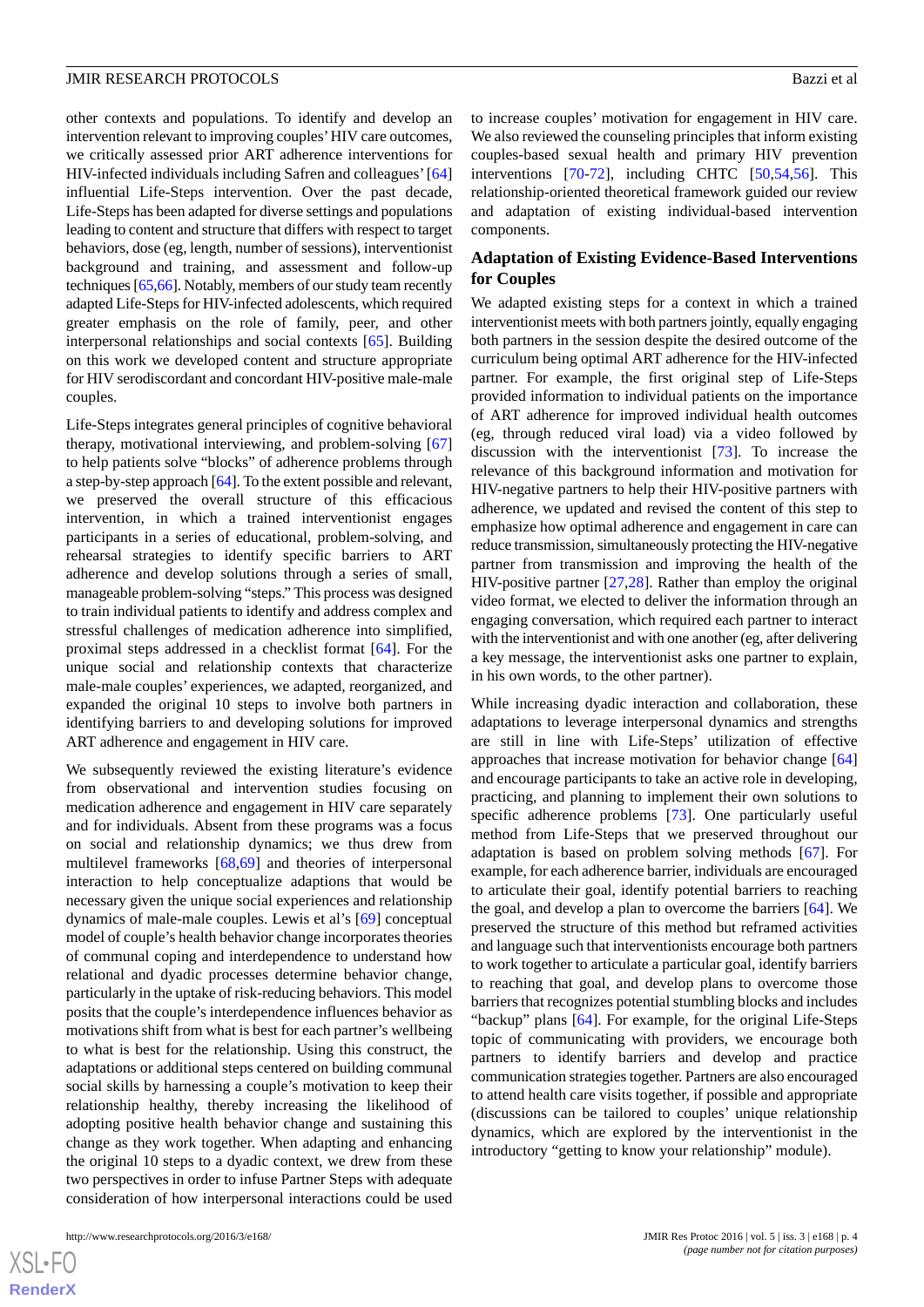#### **Reorganizing Existing Intervention Content to Enhance Focus on Relationship Contexts**

We reorganized some of the original Life-Steps content given that we would need to save time to cover additional (new) content covering relationship and social topics, mental health and substance abuse, and linkage to and engagement in HIV care, as described below (see [Multimedia Appendix 1\)](#page-10-8). Due to the increased amount of content, we planned a two-session intervention instead of the original single-session format of Life-Steps. For the first "adherence steps" session, we grouped six steps that related to logistical considerations, including getting to appointments (transportation), obtaining medications, communicating with providers, storing and transporting medications, coping with side effects, and developing a concrete daily medication schedule. The overall objective for each of these steps is to enable couples to jointly identify related adherence barriers and, if barriers exist, develop solutions and make specific plans for overcoming the logistical barriers together. For each specific step, we also adapted content and interventionist scripts to better engage HIV-negative partners and facilitate collaboration within couples in the problem solving process.

Based on the literature on male couples and expertise within our team [\[32](#page-11-9)[,74](#page-13-15)], we recognized a need to expand upon the original Life-Steps content in order to better address the social contexts and relationship dynamics experienced by male-male couples and created several new, more social-oriented steps. We grouped these four new relationship and social steps into a second "adherence steps" session covering self-care and relationships, communicating within relationships, managing social lives and other interpersonal relationships, and dealing with privacy and disclosure. The objectives for these steps vary from the objectives of the previous set of more logistical steps to focus on and require more nuanced discussion of barriers within these interpersonal domains [\[32](#page-11-9),[69](#page-13-11)[,74](#page-13-15),[75\]](#page-13-16). Similar to the first session, if couples jointly identify adherence barriers relating to any of these steps (eg, having a social network unaware of the couples' serodiscordant status), the interventionist then works with the couple to develop solutions and make specific plans that partners can implement together. These modules explore social and relationship influences on adherence and provide partners with a safe space to problem-solve and develop plans for achieving progress toward the ultimate goal of viral load suppression. One exception is the topic of disclosure, for which the interventionist emphasizes respect for individual preferences and works with couples to ensure that they leave with a "shared vision" even if that requires a compromise between partners.

#### **Expansion of Existing Intervention Content to Promote Engagement in HIV Care**

In addition to logistical and social/relationship-focused adherence "steps" described above, we developed new content to address other stages of the HIV care continuum, recognizing that some couples in this population require additional motivation and problem-solving around linkage to care and retention in care over time (see [Multimedia Appendix 2\)](#page-10-9). While initial linkage to care (including connecting with a provider for

```
http://www.researchprotocols.org/2016/3/e168/ JMIR Res Protoc 2016 | vol. 5 | iss. 3 | e168 | p. 5
```
the first time) and sustained engagement in care over time represent two different components of the HIV care continuum, the underlying motivation, potential barriers, and skills necessary to achieve linkage and engagement overlap significantly. We thus combined these two components of the HIV care continuum into the resulting "preadherence steps" session through which partners are counseled together. The overall format of this session (which can stretch over two sessions as necessary) involves new content focused on increasing motivation (ie, background information), problem-solving around a set of identified barriers (ie, steps), and developing a long-term plan for improved engagement in HIV care.

To develop this new content, we first reviewed the literature on HIV care engagement as well as previous quality improvement projects to identify potential barriers and existing efficacious methods for facilitating engagement in HIV care [[33,](#page-11-10)[35-](#page-11-12)[37](#page-12-0)[,76](#page-13-17)-[87\]](#page-14-0). We adapted these previous interventions and recommendations to fit the foundational "steps" structure and the social and relationship context of male-male couples. First, to increase motivation for initial linkage to care and engagement in care over time, we reviewed recent literature on seeing a provider regularly and the impact on long term health outcomes [[33,](#page-11-10)[86,](#page-14-1)[88](#page-14-2)[,89](#page-14-3)]. The resulting motivational background information, similar to the "psycho-education" content included in the original Life-Steps [[64\]](#page-13-6) and our updated adherence background information (as described above), explain the importance of connecting with providers to receive information about treatment options, monitoring viral load levels, assessing for possible comorbidities and coinfections requiring additional treatment, and ultimately keeping one's partner and relationship safe [\[33](#page-11-10),[86,](#page-14-1)[88](#page-14-2),[89\]](#page-14-3). As all couples could benefit from this motivational information, regardless of progression along the HIV care continuum  $[33]$  $[33]$ , the study team elected to offer this information to all couples as a core element of the intervention.

Next, we reviewed the literature on recommendations to increase engagement in HIV care as well as barriers to achieving this (eg, housing [\[90](#page-14-4)-[92\]](#page-14-5)) to develop a set of problem-solving steps for engagement in the HIV care continuum [\[78](#page-13-18)[-81](#page-14-6),[83](#page-14-7)[,85](#page-14-8),[87\]](#page-14-0). In particular, the International Association of Providers of AIDS Care guidelines for improving entry into and retention in care and ART adherence were central to the development process of the "preadherence steps" [\[85](#page-14-8)]. Topics identified in the literature for these steps were carefully considered and adapted for relationship contexts, including coping with HIV diagnosis (or serodiscordant status), obtaining health insurance/coverage, navigating the health care system, scheduling and getting to appointments, increasing comfort with providers, anticipating and coping with medication side effects, and increasing interest in HIV care. To be responsive to couples' unique situations and allow partners sufficient time to work together to generate and plan for implementing solutions to the problems of most relevance to them, this portion of the session begins with an interventionist-administered checklist in which both partners are asked if they endorse particular engagement challenges. Interventionists then initiate problem solving around only the identified challenges, and partners are encouraged to develop solutions and plans together.

 $XSI - F($ **[RenderX](http://www.renderx.com/)**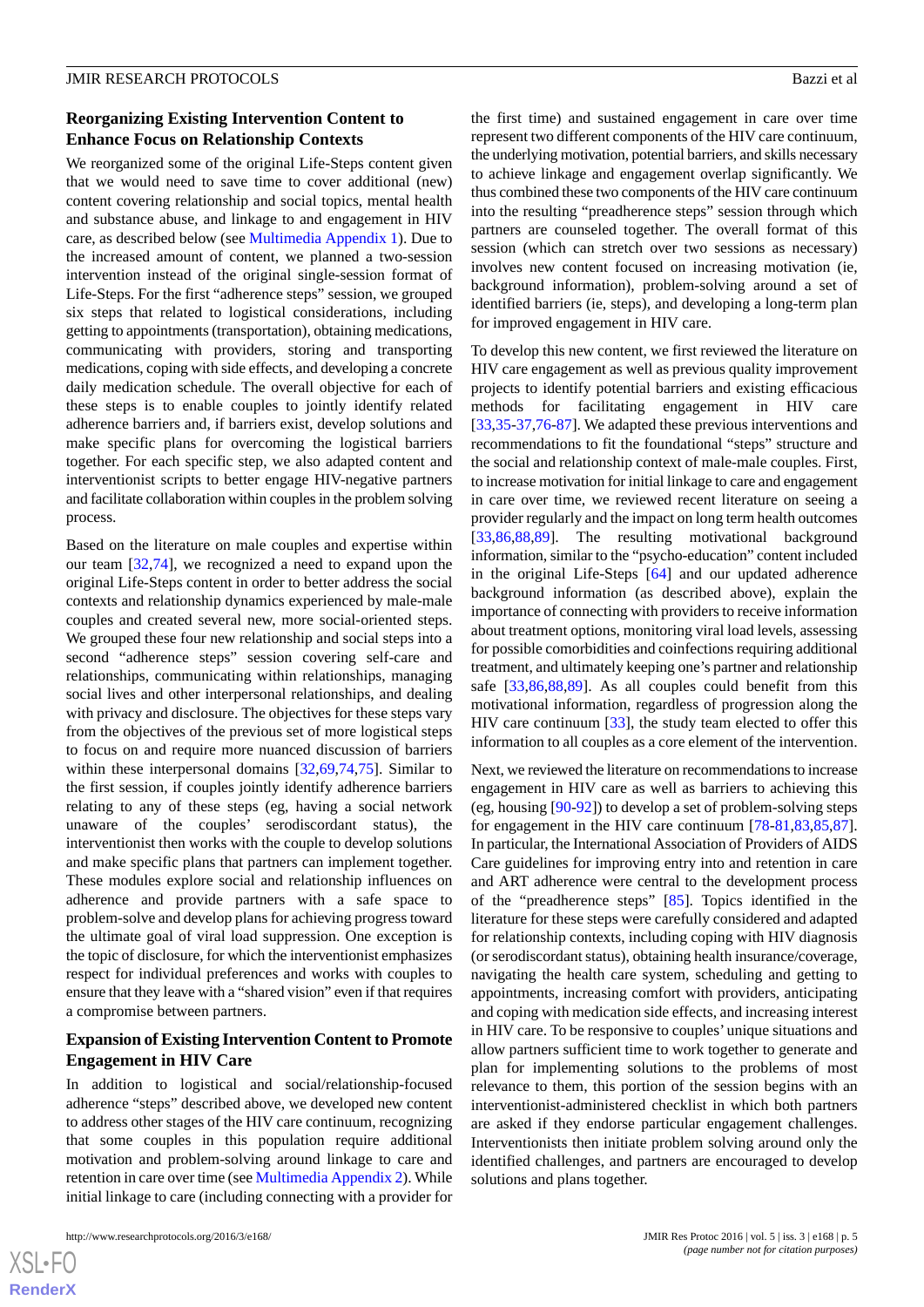#### **Additional Content and Structure Considerations**

In addition to adapting, reorganizing, and expanding upon existing interventions, we developed new content to be covered at various points during Partner Steps to make it more comprehensive and relevant to diverse male-male couples. First, we incorporated brief background information on antiretroviral pre-exposure prophylaxis (PrEP) for HIV prevention. Given the evidence on PrEP for preventing transmission within serodiscordant couples, we incorporated an explanation of PrEP, using simplified language, into the background (motivational) information portion of the adherence and engagement steps sessions. Second, we incorporated an enhanced focus on mental health and substance use within dyadic contexts as acknowledged, but not explicitly addressed, by the original Life-Steps intervention [[64\]](#page-13-6). Extensive research has shown that substance use behaviors are highly interdependent within intimate couples [[75,](#page-13-16)[93](#page-14-9),[94\]](#page-14-10) and are associated with high risk sexual behaviors [\[95](#page-14-11)] including breaking sexual agreements among male couples [\[96](#page-14-12)]. Third, we adapted and refined framing, content, language, and structure of all Partner Steps modules to make them relevant for concordant HIV-positive couples. The overall aim of the concordant positive intervention is to move both partners through the HIV care continuum toward viral suppression. The intervention leverages relationship strengths, fosters a spirit of team-based care, and encourages each partner to practice self-care while at the same time supporting the needs and preferences of their partner. Similarly, skill-building activities aim to transform both men into engaged patients and supportive partners: each partner cultivates skills for engaging in HIV care and maintaining adherence while also supporting their partner in doing the same thing. The manual also de-emphasizes background information on primary transmission of HIV infection within relationships to instead place greater emphasis on explaining the importance of treatment for the health of both partners and their overall relationship.

Finally, in order to increase cohesion throughout the comprehensive Partner Steps intervention for any couple, regardless of dyadic HIV status or stage along the HIV care continuum, we streamlined the numerous intervention modules using a singular format which used common language, session elements, and styles (eg, for introductions, check-ins, background information, review/planning sessions at the end, and encouragement of interaction throughout all modules). To increase ease of intervention delivery, which could ideally occur through community health centers (where it has been designed by our team), and HIV testing sites, all content was compiled into a single theory-based intervention (one for serodiscordant couples and another for concordant HIV-positive couples). An interactive, 2-day training was developed to ensure that interventionists understood the program rationale and objectives, mastered the methods involved, and had ample opportunity to practice delivering the intervention components and receive feedback and make improvements in counseling styles and techniques. The training was designed for interventionists who could be HIV counselors, community health workers, social workers, or other health care professionals who have been trained in the protocol. Experts on our team and in the broader antiretroviral adherence field carefully reviewed the manual and related training materials.

## *Results*

#### **Overview of Partner Steps Content and Delivery**

The resulting theory-based intervention consists of two in-person, manualized intervention sessions delivered to both partners at the same time approximately 2 weeks apart ([Figure](#page-5-0) [1\)](#page-5-0).

<span id="page-5-0"></span>

Men in the intended target population are  $\geq 18$  years of age, biologically male, report being in a "committed" relationship for ≥1 month, and are not experiencing intimate partner violence or coercion to participate. Periodic check-in phone calls are conducted with both partners to assess linkage to care, retention in care, medication uptake and adherence, and relationship dissolution. A trained bachelors-level counselor (interventionist; described below) delivers each intervention session using a Partner Steps manual that structures each session, provides example prose, indicates probing questions and problem-solving

approaches, and provides specific activities designed to facilitate active participation from the couple (eg, use of notecards or smartphones; see [Table 1](#page-6-0)). Each session is comprised of a specific topic (eg, background information, communicating with providers) and ends with interactive activities and discussions designed to create a participant-driven plan in which each partner takes ownership and agrees to be responsible for specific tasks (eg, the HIV-negative partner may agree to help with specific activities, as detailed in [Table 1\)](#page-6-0).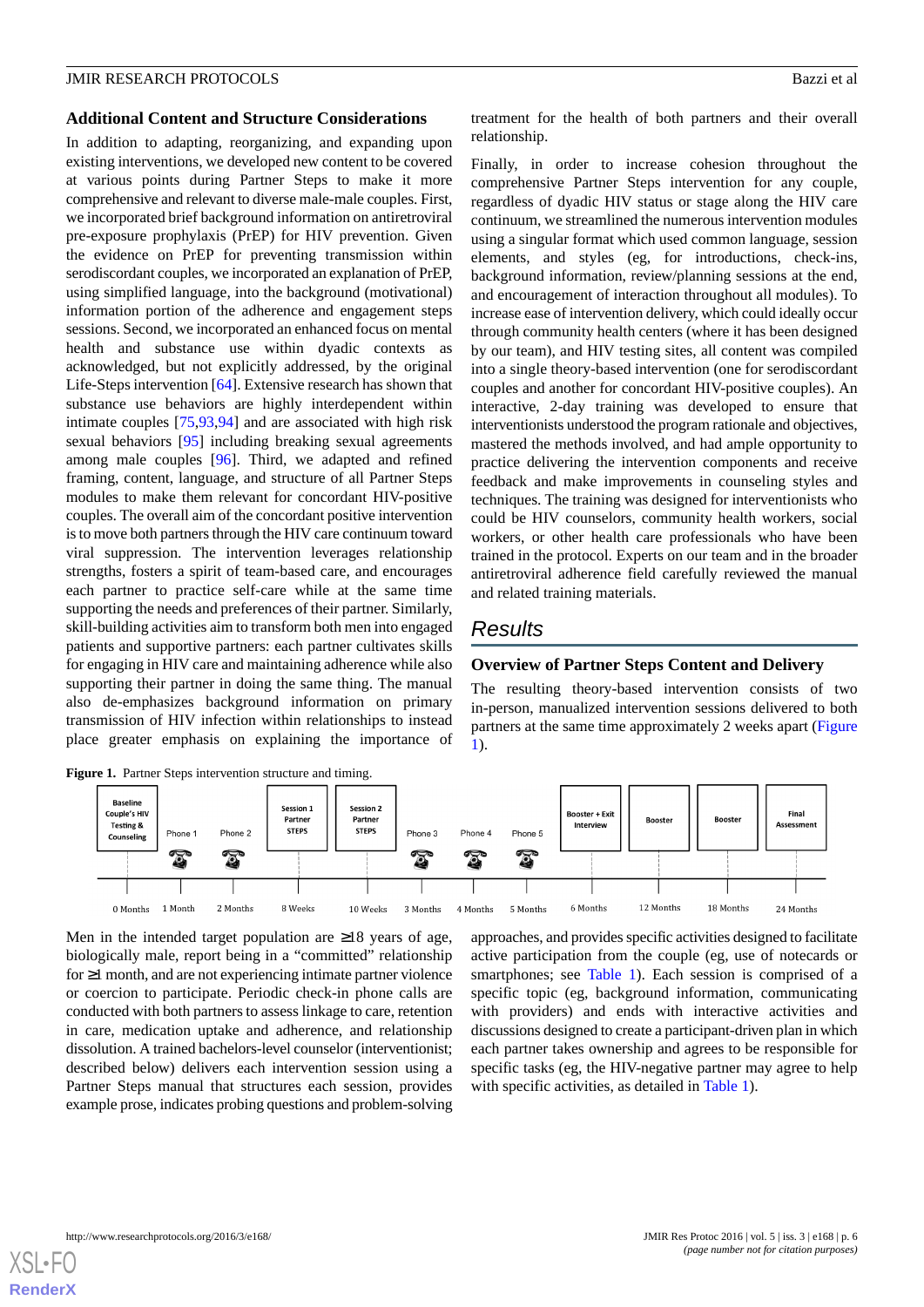<span id="page-6-0"></span>**Table 1.** Content of the partner steps intervention.

| Step                                                    | <b>COMEDY</b> of the partner steps meet vehicles.<br>Objectives <sup>a</sup>                | Problem Solving                                                                                                                                                                             | Activities                                                                                                                                                                                                                    |  |  |  |
|---------------------------------------------------------|---------------------------------------------------------------------------------------------|---------------------------------------------------------------------------------------------------------------------------------------------------------------------------------------------|-------------------------------------------------------------------------------------------------------------------------------------------------------------------------------------------------------------------------------|--|--|--|
| 1. Transportation<br>to appointments                    | Objective A (if barriers are iden-<br>tified through Objective A, then:<br>Objectives B, C) | Encourage the couple to travel together<br>Encourage the couple to combine medi-<br>cal visits with other errands on the same<br>trip                                                       | Transportation mapping: facilitate an interactive<br>transportation planning session using free, public-<br>access mapping software                                                                                           |  |  |  |
|                                                         |                                                                                             | Encourage the couple to ask friends and<br>family for support with transportation                                                                                                           |                                                                                                                                                                                                                               |  |  |  |
|                                                         |                                                                                             | Refer the couple to a case manager to<br>assist with transportation discounts or<br>vouchers                                                                                                |                                                                                                                                                                                                                               |  |  |  |
| 2. Obtaining medi-<br>cations                           | Objective A (if barriers are iden-<br>tified through Objective A, then:<br>Objectives B, C) | Provide couple with medication delivery<br>service options                                                                                                                                  | Facilitated discussion: have each partner turn to<br>each other and work together to come up with a                                                                                                                           |  |  |  |
|                                                         |                                                                                             | Suggest couple take turns picking up<br>medications                                                                                                                                         | plan to pick up medications regularly                                                                                                                                                                                         |  |  |  |
|                                                         |                                                                                             | Encourage couple to set up auto-refills                                                                                                                                                     |                                                                                                                                                                                                                               |  |  |  |
|                                                         |                                                                                             | Encourage couple to set reminders to go<br>to the pharmacy                                                                                                                                  |                                                                                                                                                                                                                               |  |  |  |
| 3. Communicating<br>with providers                      | Objective A (if barriers are iden-<br>tified through Objective A, then:<br>Objectives B, C) | Encourage both partners to attend the<br>visit. Discuss the merits of having 2<br>people asking questions and 2 people<br>listening to answers                                              | Writing exercise: have each partner write down<br>questions for the provider on a $3\times 5$ notecard or on<br>their smartphone during the session                                                                           |  |  |  |
|                                                         |                                                                                             | Encourage both partners to come up with<br>questions for the provider ahead of time                                                                                                         |                                                                                                                                                                                                                               |  |  |  |
| 4. Storing and<br>transporting medi-<br>cations         | Objective A (if barriers are iden-<br>tified through Objective A, then:<br>Objectives B, C) | Encourage the couple to bring a spare<br>dose with them regularly or to store a<br>dose in a strategic location (eg, in a car,<br>work desk, or partner's house)                            | Summarization: solicit opinions on strategies dis-<br>cussed from both partners                                                                                                                                               |  |  |  |
|                                                         |                                                                                             | Suggest the couple plan ahead for long<br>nights out or staying somewhere other<br>than regular residence (traveling) by<br>bringing the appropriate number of doses<br>along               |                                                                                                                                                                                                                               |  |  |  |
| 5. Coping with side<br>effects                          | Objective A (if barriers are iden-<br>tified through Objective A, then:<br>Objectives B, C) | Encourage the couple to discuss experi-<br>ences with side effects with their<br>provider<br>Encourage partners to be open with each                                                        | Couples coping brainstorm: facilitate a brainstorm-<br>ing session where couples come up with and reflect<br>upon fun activities they do at home that could be<br>used when side effects are pressing (eg, movie              |  |  |  |
|                                                         |                                                                                             | other about experiences with side effects                                                                                                                                                   | night, game night, staying in)                                                                                                                                                                                                |  |  |  |
|                                                         |                                                                                             | Suggest potential routine adjustments<br>(eg, getting more sleep, drinking fluids,<br>exercise, or relaxation practices)                                                                    |                                                                                                                                                                                                                               |  |  |  |
| 6. Having a daily<br>medication sched-<br>ule           | Objective A (if barriers are iden-<br>tified through Objective A, then:<br>Objectives B, C) | Suggest other partner take a multivitamin<br>or similar routine to taking medications                                                                                                       | Dot stickers: hand out dot stickers to the couple and<br>explain how they place these in strategic locations                                                                                                                  |  |  |  |
|                                                         |                                                                                             | Suggest the couple combine and inte-<br>grate pill taking routine with other rou-<br>tines (eg, morning routines, regular<br>schedules) to develop associations be-<br>tween the activities | around the house to help remind them about taking<br>their medications; Phone reminders: have couple<br>schedule in a recurring reminder on their phones<br>(discretely) to take medications while they are in<br>the session |  |  |  |
|                                                         |                                                                                             | Encourage the couple to use pill boxes<br>Encourage the couple to use alarms                                                                                                                |                                                                                                                                                                                                                               |  |  |  |
| 7. Adherence, self-<br>care, and your rela-<br>tionship | Objectives D, E, F, G, and H                                                                | Encourage couple to identify relationship<br>strengths that could be useful for adher-<br>ence                                                                                              | Reflection: have the couple reflect on self-care<br>concerns (eg, mood, substance use, etc) and relation-<br>ship-care concerns (eg, collective mood, routines,                                                               |  |  |  |
|                                                         |                                                                                             | If applicable, promote collective coping<br>mechanisms in place that help alleviate<br>mood considerations                                                                                  | behaviors, etc) and how these might impact medi-<br>cation adherence                                                                                                                                                          |  |  |  |
|                                                         |                                                                                             | If applicable, promote teamwork in re-<br>ducing the influence of substances on<br>adherence                                                                                                |                                                                                                                                                                                                                               |  |  |  |

**[RenderX](http://www.renderx.com/)**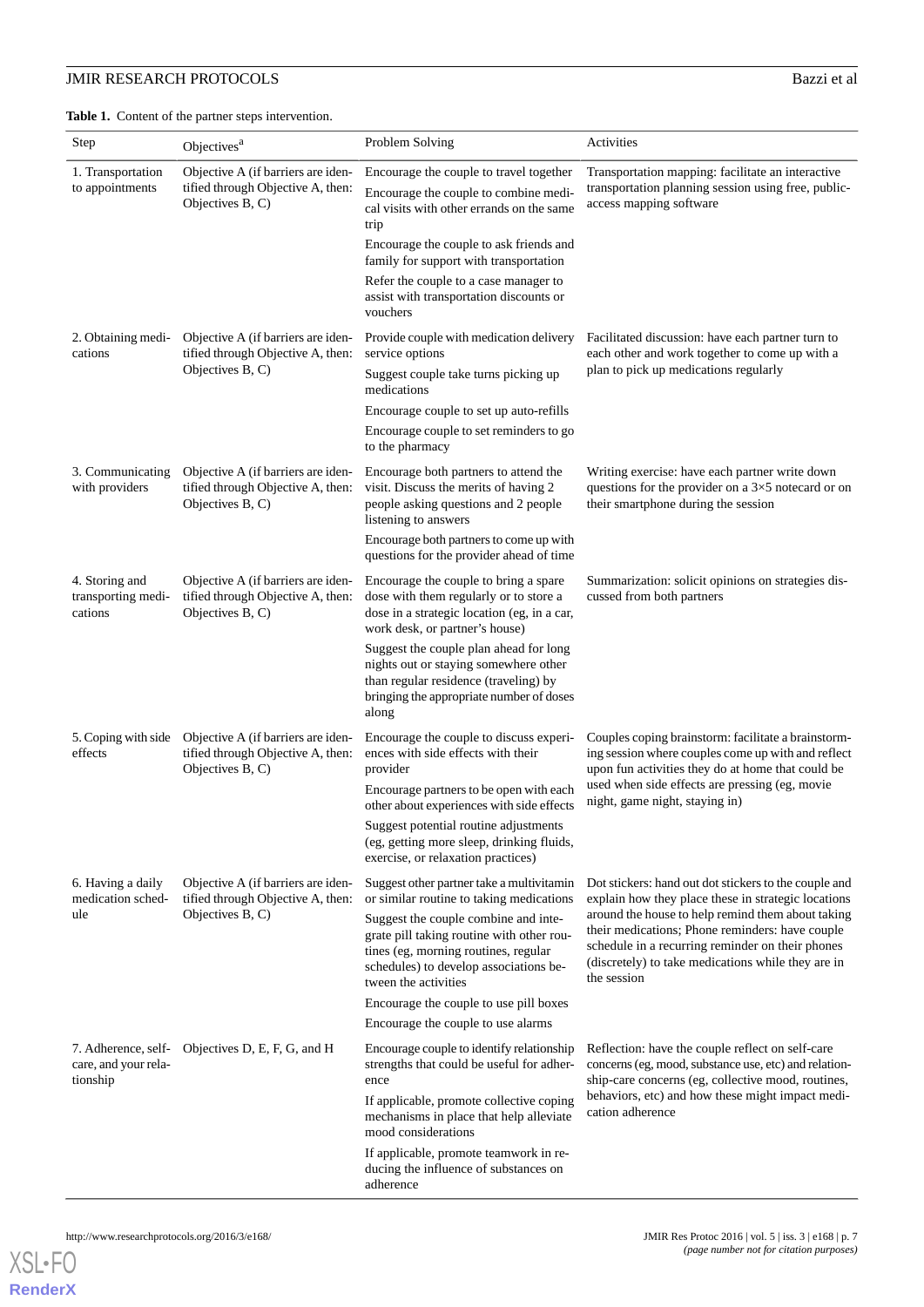| Step                                                         | Objectives <sup>a</sup>                                                                                                                                                                           | Problem Solving                                                                                                                         | Activities                                                                                                 |  |  |
|--------------------------------------------------------------|---------------------------------------------------------------------------------------------------------------------------------------------------------------------------------------------------|-----------------------------------------------------------------------------------------------------------------------------------------|------------------------------------------------------------------------------------------------------------|--|--|
| 8. Communicating<br>within your rela-<br>tionship            | Objectives D, E, F, G, and H                                                                                                                                                                      | Suggest couples write down discussion<br>topics before discussing with each other                                                       | Role play: have each partner turn to the other and<br>identify when, where, and how it will be appropriate |  |  |
|                                                              |                                                                                                                                                                                                   | Facilitate a discussion about signs and<br>signals that each person feels they are<br>"heard"                                           | to discuss adherence. Then have each model an<br>adherence discussion opener.                              |  |  |
|                                                              |                                                                                                                                                                                                   | Facilitate a discussion about each part-<br>ner's ideal communication style                                                             |                                                                                                            |  |  |
| 9. Managing your<br>social life and oth-<br>er relationships | Objectives D, E, F, G, and H                                                                                                                                                                      | Encourage couple to pool collective<br>knowledge about people in their life to<br>create a plan to cope with social support<br>concerns | (No activity)                                                                                              |  |  |
|                                                              |                                                                                                                                                                                                   | Create an adherence plan for going out<br>to parties or traveling on weekends                                                           |                                                                                                            |  |  |
|                                                              |                                                                                                                                                                                                   | Facilitate a discussion about how each<br>partner could balance the various social<br>support systems available to them                 |                                                                                                            |  |  |
| 10. Dealing with<br>privacy and disclo-<br>sure              | Facilitate discussion of the cou-<br>ples' privacy and disclosure plan                                                                                                                            | Facilitate a detailed discussion about<br>who the couple is willing to disclose to<br>or not disclose to                                | (No activity)                                                                                              |  |  |
|                                                              | Facilitate the couples' ability to<br>problem-solve around privacy<br>and disclosure concerns that<br>serve as barriers to adherence                                                              | Provide storage and transportation ideas<br>(eg, secret locations, containers, etc)                                                     |                                                                                                            |  |  |
|                                                              | Create a participant-driven plan<br>and a backup plan to implement<br>in the future to ensure couple<br>leaves session two with a com-<br>mon vision for dealing with pri-<br>vacy and disclosure |                                                                                                                                         |                                                                                                            |  |  |

<sup>a</sup>Objectives: A: To identify "step"-relevant barriers to successfully executing "steps" 1-6; B: To facilitate the couples' ability to overcome "step"-relevant barriers through participant-driven problem-solving; C: To create a participant-driven plan and a backup plan to implement in the future in order to overcome "step"-relevant barriers; D: To identify "step"-relevant strengths; E: To identify "step"-relevant concerns and problems; F: To promote "step"-relevant strengths for the purpose of improving medication adherence; G: To facilitate the couples' ability to work together and problem-solve regarding "step"-relevant concerns that serve as barriers to adherence; H: To create a participant-driven plan and a backup plan to implement in the future to leverage "step"-relevant strengths for adherence.

The intervention sessions are structured to cover the following topics: introduction and background, preadherence or adherence steps (specific modules), and review and planning. The manual is also "tracked," allowing the interventionist to do a quick inventory at baseline [\(Figure 2;](#page-7-0) [Table 2\)](#page-8-0) to determine where the couple needs to begin. Depending on how far couples have progressed along the HIV care continuum, couples either receive preadherence or adherence steps, and the interventionist can also administer "booster sessions" at 6-month interval follow-up visits to quickly review all material covered in the first session,

allowing the couple to receive as many needed "steps" as possible (eg, the dyad needs to cover more than six steps in one session). The manual uses simplified language (ie, layman's terms) to relate to the broadest audience possible and to avoid distracting or confusing language and unnecessary detail. Lastly, the manual includes worksheets or "takeaways" where participants write down solutions to their adherence blocks and can reference these, facilitating the usage of Partner Steps material outside of the sessions.

<span id="page-7-0"></span>Figure 2. Partner Steps intervention content for the HIV care continuum.



**Engagement in HIV Care Continuum**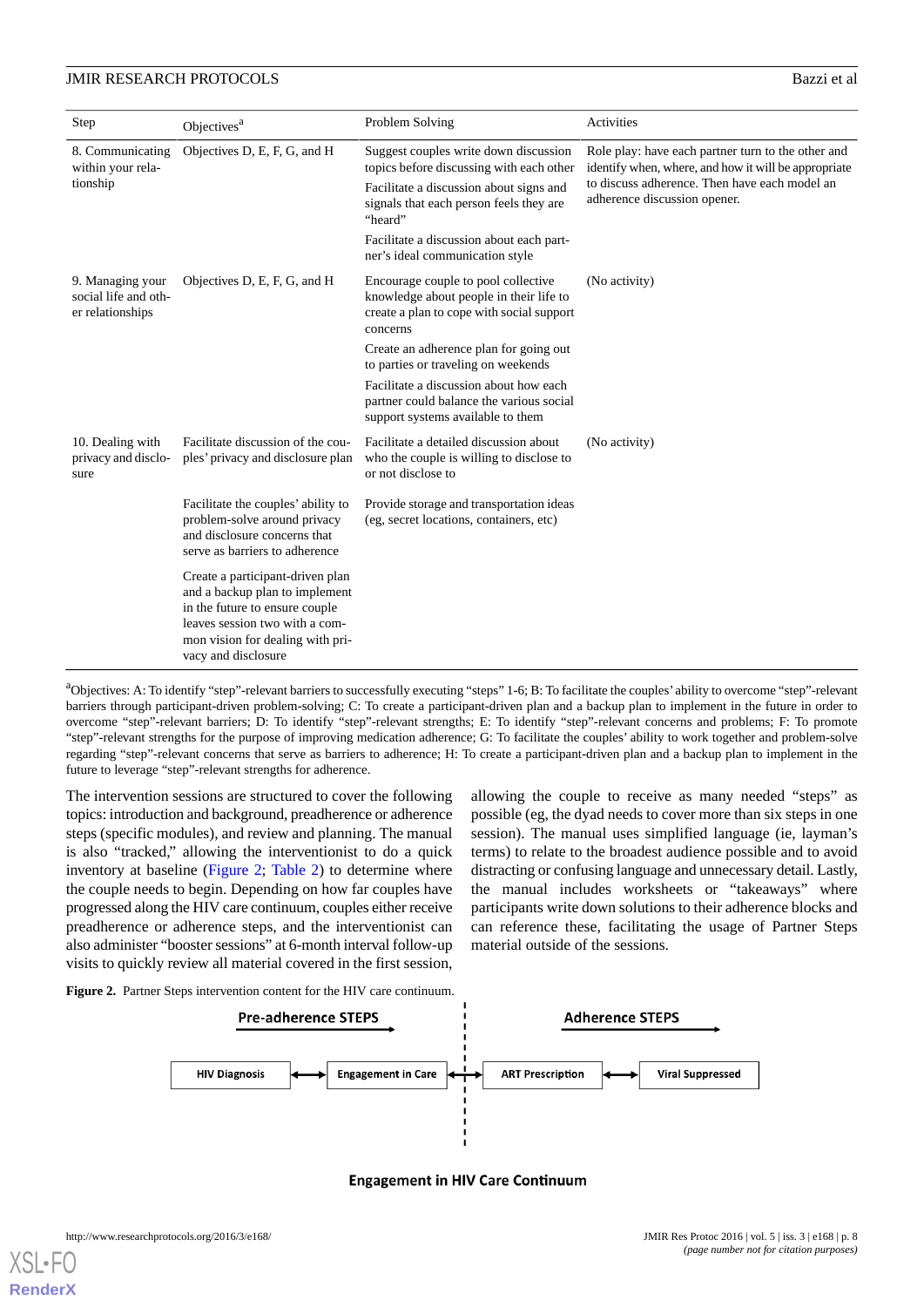<span id="page-8-0"></span>**Table 2.** Assessment tool for partner steps preadherence content.

|                            | Screening and assessment questions                                                                                 |     | Yes or No?           |     |                           |  |
|----------------------------|--------------------------------------------------------------------------------------------------------------------|-----|----------------------|-----|---------------------------|--|
| Preadherence steps         |                                                                                                                    |     | HIV-infected partner |     | HIV-uninfected<br>partner |  |
| 1. Coping with HIV         | Do either of you feel that you are having trouble or difficulty<br>Yes<br>coping with your HIV diagnosis?          |     | N <sub>0</sub>       | Yes | N <sub>0</sub>            |  |
|                            | Are either of you worried about other people learning about your<br>HIV diagnosis and/or treating you differently? | Yes | N <sub>0</sub>       | Yes | N <sub>0</sub>            |  |
| 2. Health insurance        | Are you/your partner having any trouble getting health insurance<br>or are you worried about medical costs?        | Yes | N <sub>0</sub>       | Yes | N <sub>0</sub>            |  |
| 3. Health care navigation  | Are you unsure who to call or how to navigate the health care<br>system?                                           | Yes | N <sub>0</sub>       | Yes | N <sub>0</sub>            |  |
| 4. Getting to appointments | Is making and remembering appointments difficult?                                                                  | Yes | N <sub>0</sub>       | Yes | N <sub>0</sub>            |  |
| 5. Transport               | Is transportation a challenge?                                                                                     | Yes | N <sub>0</sub>       | Yes | N <sub>0</sub>            |  |
| 6. Housing                 | Do you not have stable housing right now?                                                                          | Yes | N <sub>0</sub>       | Yes | N <sub>0</sub>            |  |
| 7. Comfort with providers  | Are either of you worried about unfriendly health care providers<br>or staff or how you might be treated?          | Yes | N <sub>0</sub>       | Yes | N <sub>0</sub>            |  |
| 8. Provider communication  | Are either of you concerned that it might be difficult to talk with<br>health care providers?                      | Yes | N <sub>0</sub>       | Yes | N <sub>0</sub>            |  |
| 9. Side effects            | Are either you concerned about medication side effects?                                                            | Yes | N <sub>0</sub>       | Yes | N <sub>0</sub>            |  |
| 10. Lack of interest       | Do you feel it's not necessary to see a doctor or start treatment<br>right now?                                    | Yes | N <sub>0</sub>       | Yes | N <sub>0</sub>            |  |
| 11. Mood management        | Do either of you feel that your mood has gotten in the way of<br>seeking HIV care?                                 | Yes | N <sub>0</sub>       | Yes | N <sub>0</sub>            |  |
| 12. Substance use          | Has drinking or using drugs gotten in the way of seeking HIV care? Yes                                             |     | N <sub>0</sub>       | Yes | N <sub>0</sub>            |  |

#### **Training of Interventionists**

Partner Steps interventionists complete a 2-day training comprised of seven training "modules" covering background information, couples counseling skills, intervention content, and opportunities to practice counseling through role-playing scenarios. The first two modules are designed to impart an understanding of the intervention, aims, theoretical framework, and counseling skills. After mastering these concepts and skills, the training modules guide interventionists through all Partner Steps content, including the preadherence and adherence problem-solving "steps." This phase of the training is discussion-based, interactive, and requires participants to practice newly acquired counseling skills in a series of role-playing scenarios that are observed by trainers. An important emphasis throughout the entire intervention manual and interventionist training protocol is a focus on increasing interaction within dyads, with the ultimate goal of engaging both HIV-negative and HIV-positive partners. Throughout Partner Steps, interventionists work to identify and leverage relationship strengths that can be applied toward helping the couple better problem solve together. The training emphasizes motivational interviewing techniques adapted for a couple's context, such as both partners completing motivation scales, sharing these with one another, and then discussing their results together to create a unified plan.

#### **Fidelity Monitoring**

[XSL](http://www.w3.org/Style/XSL)•FO **[RenderX](http://www.renderx.com/)**

In order to monitor fidelity to the Partner Steps manual, we created a two-part system: (1) interventionists complete a

http://www.researchprotocols.org/2016/3/e168/ JMIR Res Protoc 2016 | vol. 5 | iss. 3 | e168 | p. 9

checklist immediately following intervention delivery, and (2) all intervention visits are audio-recorded and reviewed by an outside monitor (eg, any intervention-trained study staff member who was not present during the intervention). Both the interventionist checklist and the outside monitoring form contain specific directions to standardize the information reported. The forms asks detailed questions about which required and recommended intervention elements were performed by the interventionist. Required and optional elements that are not performed must be explained and/or justified in the notes section. As the success of the previous Life-Steps intervention hinged on successful problem solving and planning on the part of the interventionist as well as from the participant, the fidelity monitoring plan accounts for these interactions. Thus, for each of the counseling "steps," the forms require the interventionist to report on a scale with three responses  $(0 = not sufficiently)$ covered;  $1 =$  somewhat covered; and  $2 =$  sufficiently covered) the level of problem solving and the level of planning that occurred during the visit. The forms also assess the level of engagement from each participant individually and the couple as a whole. This fidelity monitoring plan will enable study staff to improve upon and adapt the intervention based on participant feedback and results from the quality assurance of the outside monitor.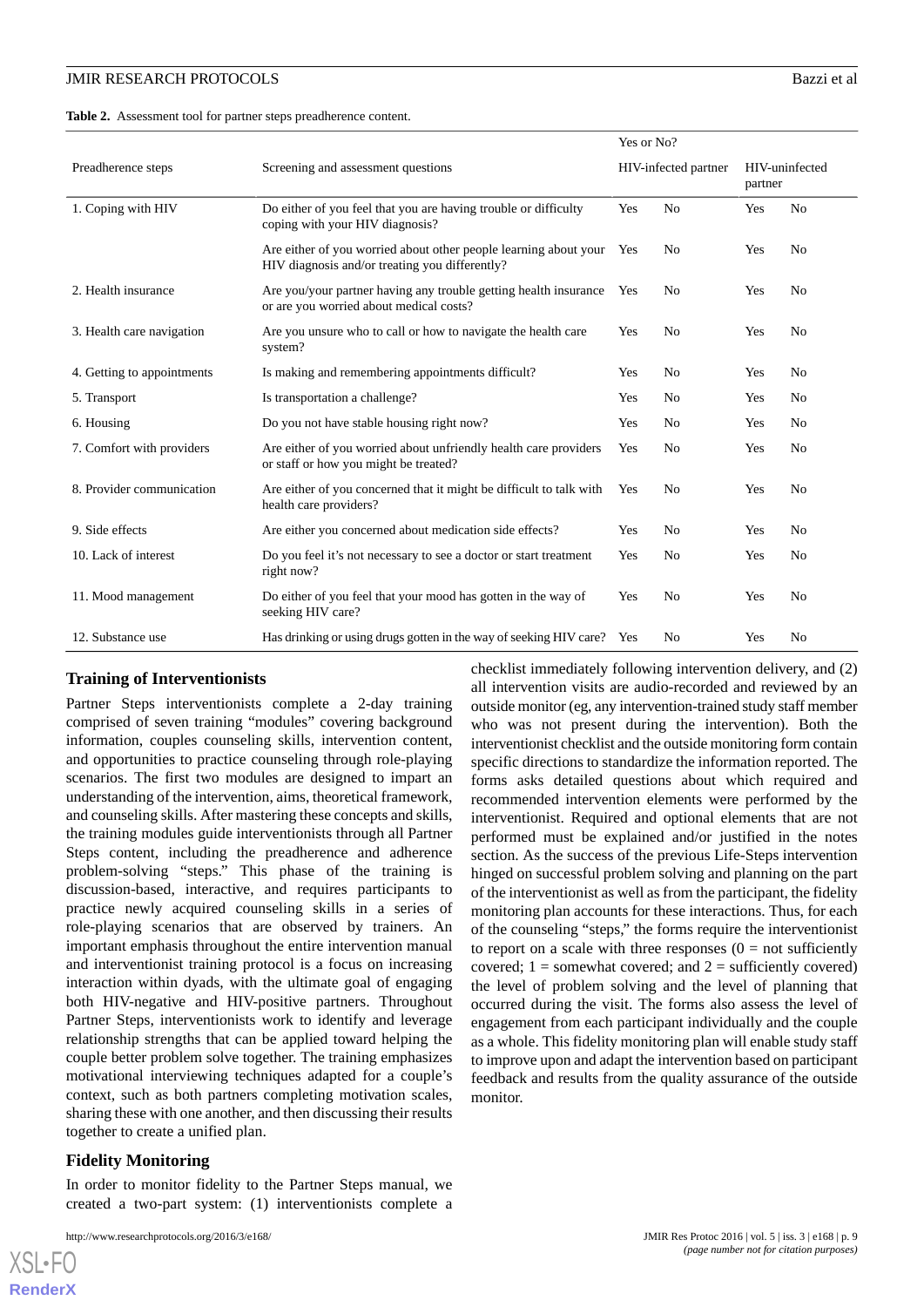## *Discussion*

#### **Summary of Key Innovations**

This paper describes the development of Partner Steps, a theory-based intervention to improve engagement in HIV care and ART adherence among HIV serodiscordant and concordant HIV-positive male-male couples. We drew on theory and evidence to develop Partner Steps, which leverages the strengths of men's relationships to address engagement in the entire HIV care continuum, extending beyond previous individual- and couples-based interventions focusing on HIV treatment adherence alone. In order to address the unique needs of male-male couples in which at least one partner is HIV positive, we innovated new content and counseling approaches to better accomplish the aims of this intervention. After describing the content and methods of Partner Steps, which is delivered by trained interventionists to couples through two in-person sessions, several brief phone calls, and booster sessions, we highlight several key innovations and provide recommendations for other researchers interested in using a dyadic approach to HIV prevention.

First, the intervention was designed to be adaptable and applicable for couples at any stage along the HIV care continuum. This flexible design recognizes the necessity of passing through each stage of the continuum in sequence in the current health care system, but also the reality that HIV-positive individuals can regress, cycling through struggles with ART adherence, and falling out of care. As a result, the intervention triages the most important problem solving "steps" according to the couples' recent HIV care experience. This adaptability is achieved through subdividing the intervention into "preadherence" steps and "adherence" steps and by casting a wide net as to the potential barriers to engaging in HIV care. Although prior couples interventions have focused on one element of the HIV care continuum, this intervention empowers couples to work together in all aspects of HIV care [[31](#page-11-13)[,97](#page-14-13)].

Second, we integrated couples counseling approaches and relationship strength-building exercises to increase the capacity of these couples to work together on problem-solving strategies [[32\]](#page-11-9). The intervention promotes pre-existing and established abilities to accomplish the following: work together as a united team; support each other emotionally and otherwise; cope with hardships; and problem-solve together through challenges. These pre-established skills are then harnessed for the purpose of achieving goals that progress the couple across the HIV care continuum in the direction of the target aim, viral suppression. Though past interventions have worked with couples in similar ways [[98\]](#page-14-14), few have tailored the intervention to male-male couples or accounted for a diverse set of aims that relate to the HIV care continuum.

As a third point of innovation, we used a broad definition of "couples" to be inclusive of a more diverse array of male-male couples. Rather than the longer-term inclusion criteria of relationship durations of ≥6 months used in many existing intervention studies, we developed an intervention that would

be inclusive of shorter-term couples in which partners felt "committed" to each other "above all others" with relationship duration of at least 1 month. We used this relatively open inclusion criterion, in which couples are not required to be monogamous, legally committed, or in a relationship for a significant amount of time, in order to engage a broad range of couples who could benefit from the intervention. Our study team intentionally limited any assumptions about signifiers of love, trust, intimacy, and relationship strength based upon sexual agreements or relationship duration. We believe that this approach will help maximize accessibility to Partner Steps for many couples who could benefit from the intervention. Prior studies with couples have had narrower eligibility criteria, overlooking partnerships in need of assistance with the HIV care continuum [\[62](#page-13-4)].

Finally, Partner Steps is innovative in its accommodation of both HIV serodiscordant and concordant HIV-positive male couples. Two manuals were developed, 1 for each combination of serostatuses. This decision is based upon a large number of considerations related to the elements within the intervention that promote better engagement across the HIV care continuum that concordant HIV-positive couples stand to benefit from as well. Very few interventions in the United States to date have worked with couples in which both partners are HIV-positive and struggling with different aspects of HIV care and treatment [[31,](#page-11-13)[97\]](#page-14-13).

#### **Limitations and Conclusions**

This protocol description is limited by several factors. First, we lack of data on the feasibility, acceptability, and efficacy of the Partner Steps intervention. However, we are currently assessing these factors in 3 sites; thus, the processes and outcomes of the program will be assessed in a diverse population of male couples and by trained staff with slightly different background experiences and qualifications. We acknowledge that future research is needed to identify ideal intervention delivery settings, potential organizational challenges, and interventionists with the capacity to successfully engage and retain couples in the intervention over time. Exploring these aspects of intervention implementation in future research will be critical to the ultimate uptake and success of our intervention. Another limitation is that our preliminary intervention design centered on a target population ≥18 years of age and biologically male; intervention research is urgently needed for younger and transgender populations at risk for HIV acquisition who may benefit from dyad-focused interventions to promote their involvement in the HIV care continuum. Finally, many of the innovations of Partner Steps have the potential to inform a diverse array of ongoing and novel couples-based intervention structures and delivery formats (eg, using online social media) among key populations in diverse geographical settings [\[98](#page-14-14),[99\]](#page-14-15). Despite these limitations, we believe that Partner Steps has high policy relevance, particularly given new recommendations to prescribe ART medications to all adults and adolescents with HIV and a call from the White House Office of National AIDS Policy for innovative strategies to improve progression through the HIV care continuum [\[50](#page-12-4)].

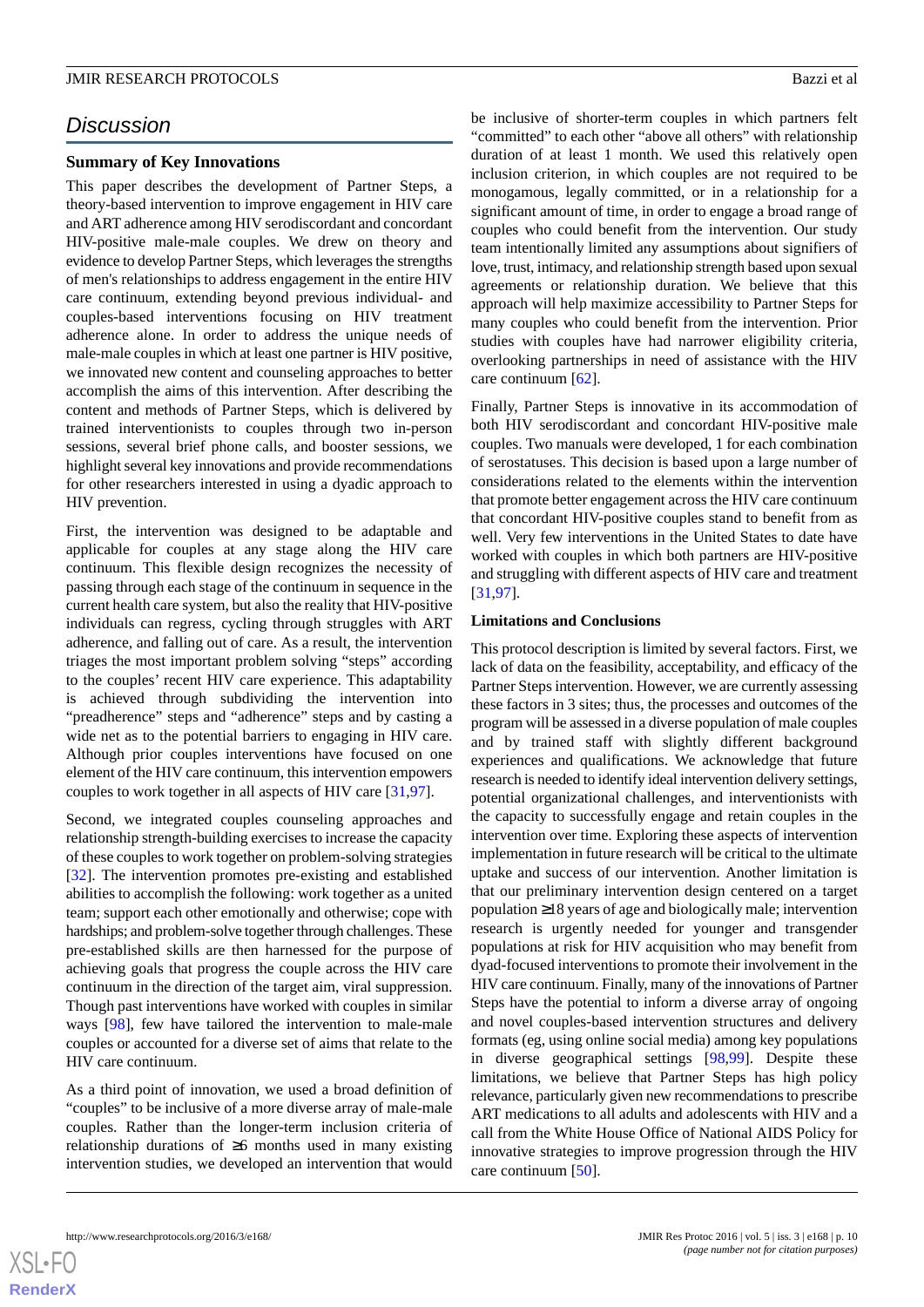## **Acknowledgments**

The authors wish to thank the staff of Emory University, Fenway Health, and the Ann & Robert H. Lurie Children's Hospital for providing additional guidance on the development of this protocol.

This publication was supported by the Eunice Kennedy Shriver National Institute of Child Health & Human Development of the National Institutes of Health under Award Number R01HD075655 (mPIs: Garofalo, Mimiaga, and Stephenson). The content is solely the responsibility of the authors and does not necessarily represent the official views of the National Institutes of Health. Additional support was provided by the Boston University Peter T. Paul Career Development Professorship.

## **Conflicts of Interest**

<span id="page-10-8"></span>None declared.

## **Multimedia Appendix 1**

Sources for development of Partner Steps adherence content.

<span id="page-10-9"></span>[[PDF File \(Adobe PDF File\), 34KB-Multimedia Appendix 1](https://jmir.org/api/download?alt_name=resprot_v5i3e168_app1.pdf&filename=0212cf27e46f2e97c7f05be794eea555.pdf)]

## **Multimedia Appendix 2**

Sources for development of Partner Steps preadherence content.

<span id="page-10-0"></span>[[PDF File \(Adobe PDF File\), 31KB-Multimedia Appendix 2](https://jmir.org/api/download?alt_name=resprot_v5i3e168_app2.pdf&filename=b97534f81d4009207f8ab8ead6842f19.pdf)]

## **References**

- <span id="page-10-2"></span><span id="page-10-1"></span>1. Prejean J, Song R, Hernandez A, Ziebell R, Green T, Walker F, HIV Incidence Surveillance Group. Estimated HIV incidence in the United States, 2006-2009. PLoS One 2011;6:e17502 [[FREE Full text\]](http://dx.plos.org/10.1371/journal.pone.0017502) [doi: [10.1371/journal.pone.0017502](http://dx.doi.org/10.1371/journal.pone.0017502)] [Medline: [21826193](http://www.ncbi.nlm.nih.gov/entrez/query.fcgi?cmd=Retrieve&db=PubMed&list_uids=21826193&dopt=Abstract)]
- 2. Centers for Disease Control Prevention. CDC Website. 2015. Factsheet: HIV Among Gay and Bisexual Men URL: [https:/](https://www.cdc.gov/nchhstp/newsroom/docs/factsheets/cdc-msm-508.pdf) [/www.cdc.gov/nchhstp/newsroom/docs/factsheets/cdc-msm-508.pdf](https://www.cdc.gov/nchhstp/newsroom/docs/factsheets/cdc-msm-508.pdf) [accessed 2016-08-10] [[WebCite Cache ID 6jfNcFvvU\]](http://www.webcitation.org/

                                6jfNcFvvU)
- <span id="page-10-3"></span>3. Ackers M, Greenberg AE, Lin CY, Bartholow BN, Goodman AH, Longhi M, et al. High and persistent HIV seroincidence in men who have sex with men across 47 U.S. cities. PLoS One 2012;7:e34972 [\[FREE Full text\]](http://dx.plos.org/10.1371/journal.pone.0034972) [doi: [10.1371/journal.pone.0034972\]](http://dx.doi.org/10.1371/journal.pone.0034972) [Medline: [22529964](http://www.ncbi.nlm.nih.gov/entrez/query.fcgi?cmd=Retrieve&db=PubMed&list_uids=22529964&dopt=Abstract)]
- 4. Coates TJ, Richter L, Caceres C. Behavioural strategies to reduce HIV transmission: how to make them work better. Lancet 2008;372:669-684 [\[FREE Full text\]](http://europepmc.org/abstract/MED/18687459) [doi: [10.1016/S0140-6736\(08\)60886-7](http://dx.doi.org/10.1016/S0140-6736(08)60886-7)] [Medline: [18687459\]](http://www.ncbi.nlm.nih.gov/entrez/query.fcgi?cmd=Retrieve&db=PubMed&list_uids=18687459&dopt=Abstract)
- <span id="page-10-6"></span>5. Davidovich U, de Wit J, Albrecht N, Geskus R, Stroebe W, Coutinho R. Increase in the share of steady partners as a source of HIV infection: a 17-year study of seroconversion among gay men. AIDS 2001;15:1303-1308. [Medline: [11426076](http://www.ncbi.nlm.nih.gov/entrez/query.fcgi?cmd=Retrieve&db=PubMed&list_uids=11426076&dopt=Abstract)]
- <span id="page-10-7"></span>6. Goodreau SM, Carnegie NB, Vittinghoff E, Lama JR, Sanchez J, Grinsztejn B, et al. What drives the US and Peruvian HIV epidemics in men who have sex with men (MSM)? PLoS One 2012;7:e50522 [[FREE Full text](http://dx.plos.org/10.1371/journal.pone.0050522)] [doi: [10.1371/journal.pone.0050522\]](http://dx.doi.org/10.1371/journal.pone.0050522) [Medline: [23209768](http://www.ncbi.nlm.nih.gov/entrez/query.fcgi?cmd=Retrieve&db=PubMed&list_uids=23209768&dopt=Abstract)]
- <span id="page-10-4"></span>7. Kippax S, Slavin S, Ellard J, Hendry O, Richters J, Grulich A, et al. Seroconversion in context. AIDS Care 2003;15:839-852. [doi: [10.1080/09540120310001618685](http://dx.doi.org/10.1080/09540120310001618685)] [Medline: [14617505\]](http://www.ncbi.nlm.nih.gov/entrez/query.fcgi?cmd=Retrieve&db=PubMed&list_uids=14617505&dopt=Abstract)
- <span id="page-10-5"></span>8. Moreau-Gruet F, Jeannin A, Dubois-Arber F, Spencer B. Management of the risk of HIV infection in male homosexual couples. AIDS 2001;15:1025-1035. [Medline: [11399985\]](http://www.ncbi.nlm.nih.gov/entrez/query.fcgi?cmd=Retrieve&db=PubMed&list_uids=11399985&dopt=Abstract)
- 9. Sullivan PS, Salazar L, Buchbinder S, Sanchez TH. Estimating the proportion of HIV transmissions from main sex partners among men who have sex with men in five US cities. AIDS 2009;23:1153-1162. [doi: [10.1097/QAD.0b013e32832baa34](http://dx.doi.org/10.1097/QAD.0b013e32832baa34)] [Medline: [19417579](http://www.ncbi.nlm.nih.gov/entrez/query.fcgi?cmd=Retrieve&db=PubMed&list_uids=19417579&dopt=Abstract)]
- 10. Elford J, Bolding G, Maguire M, Sherr L. Sexual risk behaviour among gay men in a relationship. AIDS 1999;13:1407-1411. [Medline: [10449295](http://www.ncbi.nlm.nih.gov/entrez/query.fcgi?cmd=Retrieve&db=PubMed&list_uids=10449295&dopt=Abstract)]
- 11. Frost DM, Stirratt MJ, Ouellette SC. Understanding why gay men seek HIV-seroconcordant partners: intimacy and risk reduction motivations. Cult Health Sex 2008;10:513-527. [doi: [10.1080/13691050801905631](http://dx.doi.org/10.1080/13691050801905631)] [Medline: [18568873](http://www.ncbi.nlm.nih.gov/entrez/query.fcgi?cmd=Retrieve&db=PubMed&list_uids=18568873&dopt=Abstract)]
- 12. Hays RB, Kegeles SM, Coates TJ. Unprotected sex and HIV risk taking among young gay men within boyfriend relationships. AIDS Educ Prev 1997;9:314-329. [Medline: [9376206\]](http://www.ncbi.nlm.nih.gov/entrez/query.fcgi?cmd=Retrieve&db=PubMed&list_uids=9376206&dopt=Abstract)
- 13. Jin F, Crawford J, Prestage GP, Zablotska I, Imrie J, Kippax SC, et al. Unprotected anal intercourse, risk reduction behaviours, and subsequent HIV infection in a cohort of homosexual men. AIDS 2009;23:243-252 [\[FREE Full text\]](http://europepmc.org/abstract/MED/19098494) [doi: [10.1097/QAD.0b013e32831fb51a](http://dx.doi.org/10.1097/QAD.0b013e32831fb51a)] [Medline: [19098494\]](http://www.ncbi.nlm.nih.gov/entrez/query.fcgi?cmd=Retrieve&db=PubMed&list_uids=19098494&dopt=Abstract)
- 14. Lyles CM, Kay LS, Crepaz N, Herbst JH, Passin WF, Kim AS, HIV/AIDS Prevention Research Synthesis Team. Best-evidence interventions: findings from a systematic review of HIV behavioral interventions for US populations at high risk, 2000-2004. Am J Public Health 2007;97:133-143. [doi: [10.2105/AJPH.2005.076182](http://dx.doi.org/10.2105/AJPH.2005.076182)] [Medline: [17138920](http://www.ncbi.nlm.nih.gov/entrez/query.fcgi?cmd=Retrieve&db=PubMed&list_uids=17138920&dopt=Abstract)]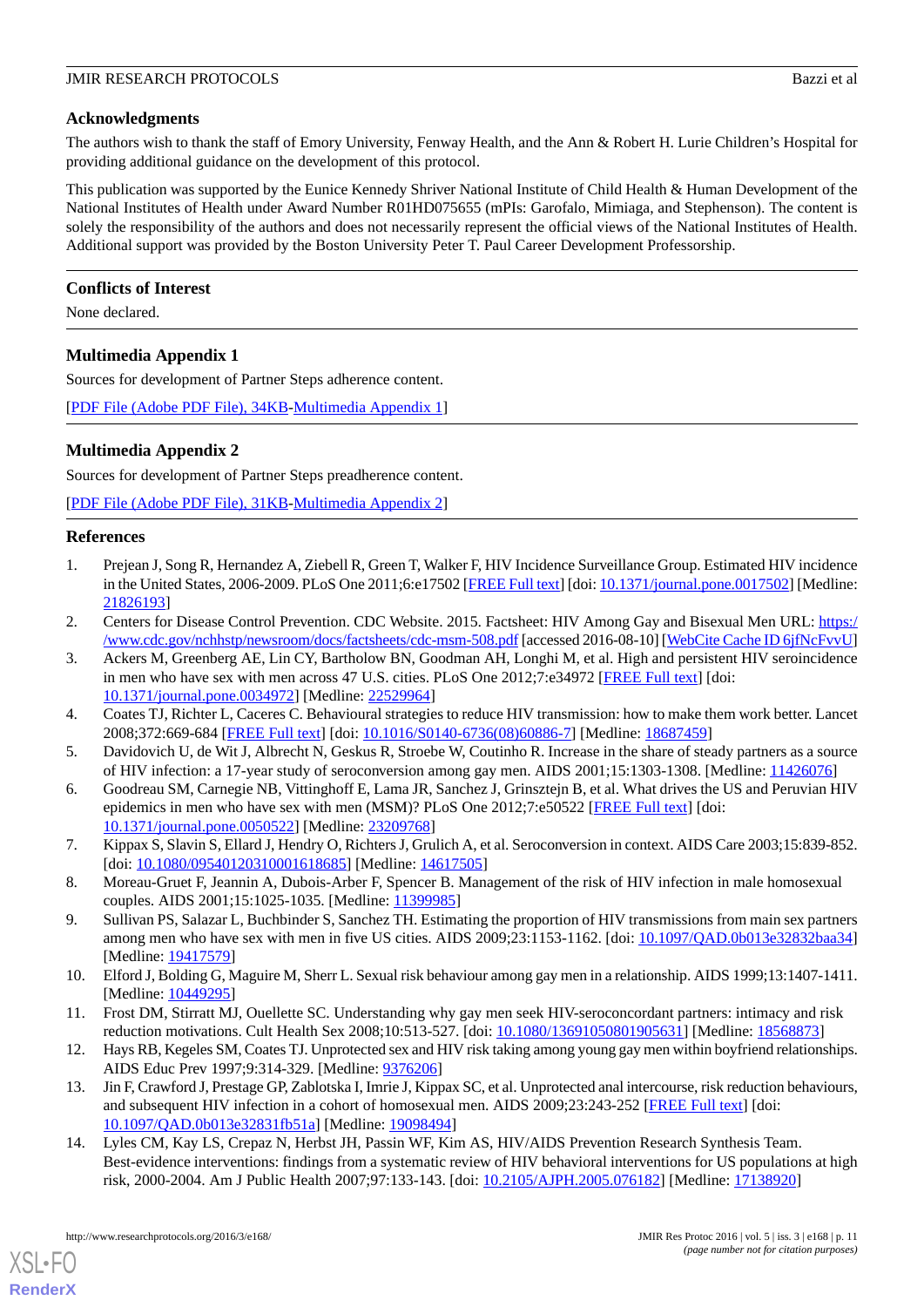- 15. Sandfort TG, Nel J, Rich E, Reddy V, Yi H. HIV testing and self-reported HIV status in South African men who have sex with men: results from a community-based survey. Sex Transm Infect 2008;84:425-429 [\[FREE Full text\]](http://europepmc.org/abstract/MED/19028940) [doi: [10.1136/sti.2008.031500](http://dx.doi.org/10.1136/sti.2008.031500)] [Medline: [19028940](http://www.ncbi.nlm.nih.gov/entrez/query.fcgi?cmd=Retrieve&db=PubMed&list_uids=19028940&dopt=Abstract)]
- 16. Centers for Disease ControlPrevention (CDC). HIV prevalence, unrecognized infection, and HIV testing among men who have sex with men--five U.S. cities, June 2004-April 2005. MMWR Morb Mortal Wkly Rep 2005;54:597-601 [[FREE Full](http://www.cdc.gov/mmwr/preview/mmwrhtml/mm5424a2.htm) [text](http://www.cdc.gov/mmwr/preview/mmwrhtml/mm5424a2.htm)] [Medline: [15973239](http://www.ncbi.nlm.nih.gov/entrez/query.fcgi?cmd=Retrieve&db=PubMed&list_uids=15973239&dopt=Abstract)]
- <span id="page-11-0"></span>17. Sullivan PS, Zapata A, Benbow N. New U.S. HIV incidence numbers: heeding their message. Focus 2008;23:5-7. [Medline: [19062780](http://www.ncbi.nlm.nih.gov/entrez/query.fcgi?cmd=Retrieve&db=PubMed&list_uids=19062780&dopt=Abstract)]
- <span id="page-11-1"></span>18. Williamson LM, Dodds JP, Mercey DE, Hart GJ, Johnson AM. Sexual risk behaviour and knowledge of HIV status among community samples of gay men in the UK. AIDS 2008;22:1063-1070. [doi: [10.1097/QAD.0b013e3282f8af9b](http://dx.doi.org/10.1097/QAD.0b013e3282f8af9b)] [Medline: [18520350](http://www.ncbi.nlm.nih.gov/entrez/query.fcgi?cmd=Retrieve&db=PubMed&list_uids=18520350&dopt=Abstract)]
- 19. Davidovich U, de Wit JB, Stroebe W. Behavioral and cognitive barriers to safer sex between men in steady relationships: implications for prevention strategies. AIDS Educ Prev 2004;16:304-314. [doi: [10.1521/aeap.16.4.304.40398\]](http://dx.doi.org/10.1521/aeap.16.4.304.40398) [Medline: [15342333](http://www.ncbi.nlm.nih.gov/entrez/query.fcgi?cmd=Retrieve&db=PubMed&list_uids=15342333&dopt=Abstract)]
- 20. Palmer R, Bor R. The challenges to intimacy and sexual relationships for gay men in HIV serodiscordant relationships: a pilot study. J Marital Fam Ther 2001;27:419-431. [Medline: [11594011](http://www.ncbi.nlm.nih.gov/entrez/query.fcgi?cmd=Retrieve&db=PubMed&list_uids=11594011&dopt=Abstract)]
- 21. Prestage G, Jin F, Zablotska I, Grulich A, Imrie J, Kaldor J, et al. Trends in agreements between regular partners among gay men in Sydney, Melbourne and Brisbane, Australia. AIDS Behav 2008;12:513-520. [doi: [10.1007/s10461-007-9351-3](http://dx.doi.org/10.1007/s10461-007-9351-3)] [Medline: [18188690](http://www.ncbi.nlm.nih.gov/entrez/query.fcgi?cmd=Retrieve&db=PubMed&list_uids=18188690&dopt=Abstract)]
- <span id="page-11-2"></span>22. Remien RH, Carballo-Diéguez A, Wagner G. Intimacy and sexual risk behaviour in serodiscordant male couples. AIDS Care 1995;7:429-438. [doi: [10.1080/09540129550126380](http://dx.doi.org/10.1080/09540129550126380)] [Medline: [8547358](http://www.ncbi.nlm.nih.gov/entrez/query.fcgi?cmd=Retrieve&db=PubMed&list_uids=8547358&dopt=Abstract)]
- <span id="page-11-3"></span>23. Theodore PS, Durán RE, Antoni MH, Fernandez MI. Intimacy and sexual behavior among HIV-positive men-who-have-sex-with-men in primary relationships. AIDS Behav 2004;8:321-331. [doi: [10.1023/B:AIBE.0000044079.37158.a9](http://dx.doi.org/10.1023/B:AIBE.0000044079.37158.a9)] [Medline: [15475679](http://www.ncbi.nlm.nih.gov/entrez/query.fcgi?cmd=Retrieve&db=PubMed&list_uids=15475679&dopt=Abstract)]
- <span id="page-11-4"></span>24. Centers for Disease Control Prevention (CDC). Prevalence and awareness of HIV infection among men who have sex with men --- 21 cities, United States, 2008. MMWR Morb Mortal Wkly Rep 2010;59:1201-1207 [[FREE Full text](http://www.cdc.gov/mmwr/preview/mmwrhtml/mm5937a2.htm)] [Medline: [20864920](http://www.ncbi.nlm.nih.gov/entrez/query.fcgi?cmd=Retrieve&db=PubMed&list_uids=20864920&dopt=Abstract)]
- <span id="page-11-5"></span>25. Gomez AM, Beougher SC, Chakravarty D, Neilands TB, Mandic CG, Darbes LA, et al. Relationship dynamics as predictors of broken agreements about outside sexual partners: implications for HIV prevention among gay couples. AIDS Behav 2012;16:1584-1588. [doi: [10.1007/s10461-011-0074-0\]](http://dx.doi.org/10.1007/s10461-011-0074-0) [Medline: [22020757\]](http://www.ncbi.nlm.nih.gov/entrez/query.fcgi?cmd=Retrieve&db=PubMed&list_uids=22020757&dopt=Abstract)
- <span id="page-11-6"></span>26. Sullivan PS, Wall KM, O'Hara B, Jones J, Barnes J, DiClemente R, et al. The prevalence of undiagnosed HIV serodiscordance among male couples presenting for HIV testing. Arch Sex Behav 2014;43:173-180 [[FREE Full text](http://europepmc.org/abstract/MED/24233391)] [doi: [10.1007/s10508-013-0214-x\]](http://dx.doi.org/10.1007/s10508-013-0214-x) [Medline: [24233391](http://www.ncbi.nlm.nih.gov/entrez/query.fcgi?cmd=Retrieve&db=PubMed&list_uids=24233391&dopt=Abstract)]
- <span id="page-11-7"></span>27. Rodger A, Bruun T, Cambiano V, Vernazza P, Estrada V, Van LJ. HIV transmission risk through condomless sex if HIV. In: HIV transmission risk through condomless sex if HIV+ partner on suppressive ART: PARTNER study. 2014 Presented at: Conference on Retroviruses and Opportunistic Infections; March 3-6, 2014; Boston.
- <span id="page-11-8"></span>28. Rodger A, Bruun T, Weait M, Vernazza P, Collins S, Estrada V, et al. Partners of people on ART - a New Evaluation of the Risks (The PARTNER study): design and methods. BMC Public Health 2012;12:296 [[FREE Full text](http://bmcpublichealth.biomedcentral.com/articles/10.1186/1471-2458-12-296)] [doi: [10.1186/1471-2458-12-296\]](http://dx.doi.org/10.1186/1471-2458-12-296) [Medline: [22520171\]](http://www.ncbi.nlm.nih.gov/entrez/query.fcgi?cmd=Retrieve&db=PubMed&list_uids=22520171&dopt=Abstract)
- <span id="page-11-13"></span>29. Reynolds NR, Testa MA, Marc LG, Chesney MA, Neidig JL, Smith SR, Protocol Teams of ACTG 384, ACTG 731A5031s. Factors influencing medication adherence beliefs and self-efficacy in persons naive to antiretroviral therapy: a multicenter, cross-sectional study. AIDS Behav 2004;8:141-150. [doi: [10.1023/B:AIBE.0000030245.52406.bb\]](http://dx.doi.org/10.1023/B:AIBE.0000030245.52406.bb) [Medline: [15187476\]](http://www.ncbi.nlm.nih.gov/entrez/query.fcgi?cmd=Retrieve&db=PubMed&list_uids=15187476&dopt=Abstract)
- <span id="page-11-9"></span>30. Sullivan PS, Carballo-Diéguez A, Coates T, Goodreau SM, McGowan I, Sanders EJ, et al. Successes and challenges of HIV prevention in men who have sex with men. Lancet 2012;380:388-399 [\[FREE Full text](http://europepmc.org/abstract/MED/22819659)] [doi: [10.1016/S0140-6736\(12\)60955-6\]](http://dx.doi.org/10.1016/S0140-6736(12)60955-6) [Medline: [22819659](http://www.ncbi.nlm.nih.gov/entrez/query.fcgi?cmd=Retrieve&db=PubMed&list_uids=22819659&dopt=Abstract)]
- <span id="page-11-10"></span>31. El-Bassel N, Gilbert L, Witte S, Wu E, Hunt T, Remien RH. Couple-based HIV prevention in the United States: advantages, gaps, and future directions. J Acquir Immune Defic Syndr 2010;Suppl 2:S98-S101. [doi: [10.1097/QAI.0b013e3181fbf407](http://dx.doi.org/10.1097/QAI.0b013e3181fbf407)] [Medline: [21406997](http://www.ncbi.nlm.nih.gov/entrez/query.fcgi?cmd=Retrieve&db=PubMed&list_uids=21406997&dopt=Abstract)]
- <span id="page-11-11"></span>32. Goldenberg T, Clarke D, Stephenson R. "Working together to reach a goal": MSM's perceptions of dyadic HIV care for same-sex male couples. J Acquir Immune Defic Syndr 2013;Suppl 1:S52-S61 [[FREE Full text](http://europepmc.org/abstract/MED/24126448)] [doi: [10.1097/QAI.0b013e3182a9014a](http://dx.doi.org/10.1097/QAI.0b013e3182a9014a)] [Medline: [24126448](http://www.ncbi.nlm.nih.gov/entrez/query.fcgi?cmd=Retrieve&db=PubMed&list_uids=24126448&dopt=Abstract)]
- <span id="page-11-12"></span>33. Gardner EM, McLees MP, Steiner JF, Del RC, Burman WJ. The spectrum of engagement in HIV care and its relevance to test-and-treat strategies for prevention of HIV infection. Clin Infect Dis 2011;52:793-800 [\[FREE Full text\]](http://www.cid.oxfordjournals.org/cgi/pmidlookup?view=long&pmid=21367734) [doi: [10.1093/cid/ciq243](http://dx.doi.org/10.1093/cid/ciq243)] [Medline: [21367734\]](http://www.ncbi.nlm.nih.gov/entrez/query.fcgi?cmd=Retrieve&db=PubMed&list_uids=21367734&dopt=Abstract)
- 34. Marks G, Gardner LI, Craw J, Giordano TP, Mugavero MJ, Keruly JC, et al. The spectrum of engagement in HIV care: do more than 19% of HIV-infected persons in the US have undetectable viral load? Clin Infect Dis 2011;53:1168-9; author's reply 1169 [\[FREE Full text\]](http://www.cid.oxfordjournals.org/cgi/pmidlookup?view=long&pmid=21976466) [doi: [10.1093/cid/cir678\]](http://dx.doi.org/10.1093/cid/cir678) [Medline: [21976466\]](http://www.ncbi.nlm.nih.gov/entrez/query.fcgi?cmd=Retrieve&db=PubMed&list_uids=21976466&dopt=Abstract)
- 35. The White House Office of National AIDS Policy. National HIV/AIDS Strategy, Improving Outcomes: Accelerating Progress Along the HIV Care Continuum. Washington, D. C.: The White House; 2013. URL: [http://www.hivlawandpolicy.org/](http://www.hivlawandpolicy.org/resources/national-hivaids-strategy-improving-outcomes-accelerating-progress-along-hiv-care)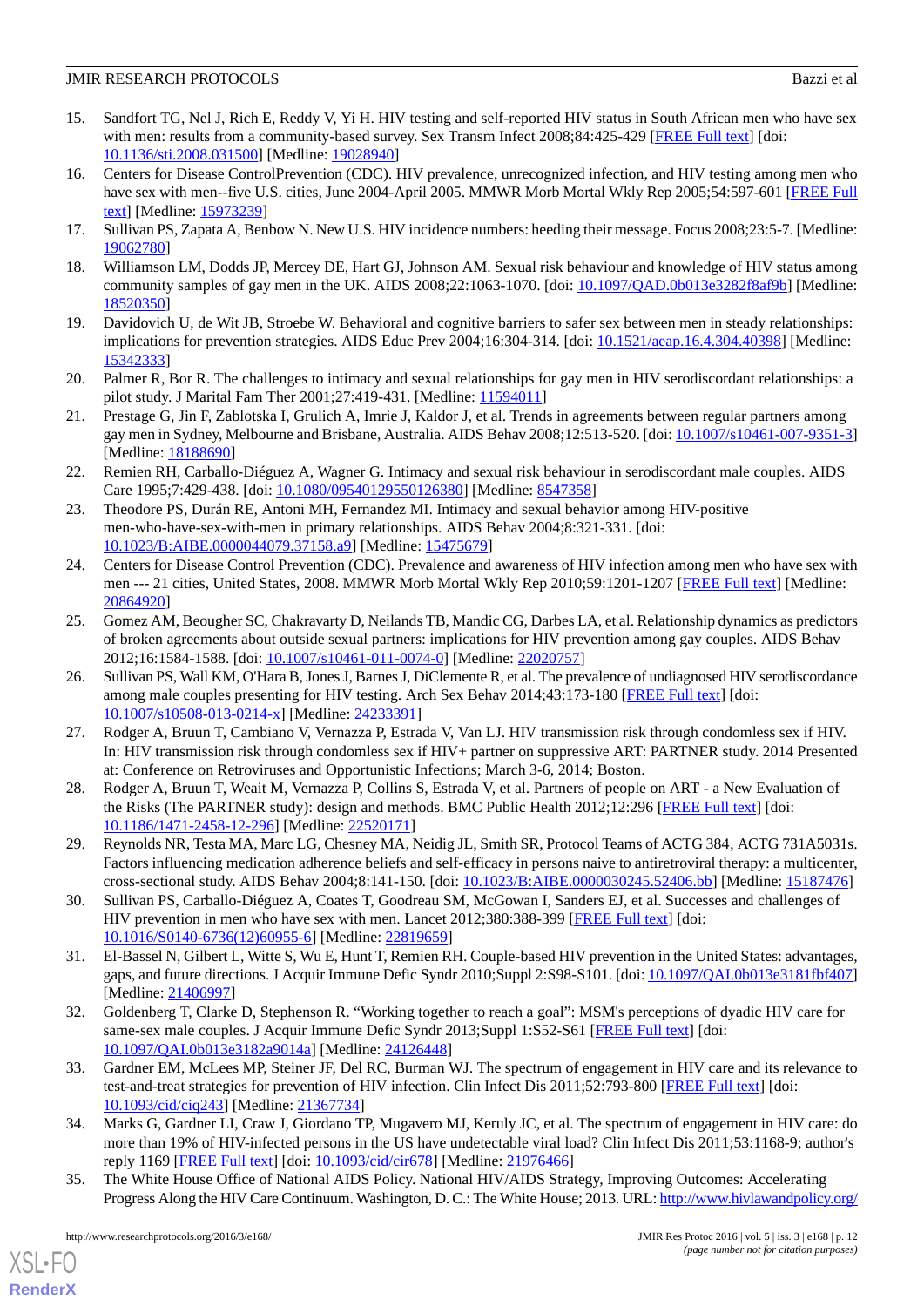[resources/national-hivaids-strategy-improving-outcomes-accelerating-progress-along-hiv-care](http://www.hivlawandpolicy.org/resources/national-hivaids-strategy-improving-outcomes-accelerating-progress-along-hiv-care) [accessed 2016-08-10] [[WebCite Cache ID 6jfO3jR26](http://www.webcitation.org/

                                6jfO3jR26)]

- <span id="page-12-0"></span>36. Centers for Disease ControlPrevention. Atlanta, GA. 2014. Understanding the HIV Care Continuum URL: [https://www.](https://www.cdc.gov/hiv/pdf/library/factsheets/cdc-hiv-care-continuum.pdf) [cdc.gov/hiv/pdf/library/factsheets/cdc-hiv-care-continuum.pdf](https://www.cdc.gov/hiv/pdf/library/factsheets/cdc-hiv-care-continuum.pdf) [accessed 2016-08-10] [\[WebCite Cache ID 6jfO8Rc4L\]](http://www.webcitation.org/

                                6jfO8Rc4L)
- 37. Bradley H, Hall HI, Wolitski RJ, Van Handel MM, Stone AE, LaFlam M, et al. Vital Signs: HIV diagnosis, care, and treatment among persons living with HIV--United States, 2011. MMWR Morb Mortal Wkly Rep 2014;63:1113-1117 [[FREE Full text](http://www.cdc.gov/mmwr/preview/mmwrhtml/mm6347a5.htm)] [Medline: [25426654](http://www.ncbi.nlm.nih.gov/entrez/query.fcgi?cmd=Retrieve&db=PubMed&list_uids=25426654&dopt=Abstract)]
- <span id="page-12-1"></span>38. Ammassari A, Murri R, Pezzotti P, Trotta MP, Ravasio L, De Longis P, et al. Self-reported symptoms and medication side effects influence adherence to highly active antiretroviral therapy in persons with HIV infection. J Acquir Immune Defic Syndr 2001;28:445-449. [Medline: [11744832\]](http://www.ncbi.nlm.nih.gov/entrez/query.fcgi?cmd=Retrieve&db=PubMed&list_uids=11744832&dopt=Abstract)
- 39. Arnsten JH, Demas PA, Farzadegan H, Grant RW, Gourevitch MN, Chang CJ, et al. Antiretroviral therapy adherence and viral suppression in HIV-infected drug users: comparison of self-report and electronic monitoring. Clin Infect Dis 2001;33:1417-1423 [\[FREE Full text\]](http://www.cid.oxfordjournals.org/cgi/pmidlookup?view=long&pmid=11550118) [doi: [10.1086/323201](http://dx.doi.org/10.1086/323201)] [Medline: [11550118\]](http://www.ncbi.nlm.nih.gov/entrez/query.fcgi?cmd=Retrieve&db=PubMed&list_uids=11550118&dopt=Abstract)
- 40. Bangsberg DR, Hecht FM, Charlebois ED, Zolopa AR, Holodniy M, Sheiner L, et al. Adherence to protease inhibitors, HIV-1 viral load, and development of drug resistance in an indigent population. AIDS 2000;14:357-366. [Medline: [10770537\]](http://www.ncbi.nlm.nih.gov/entrez/query.fcgi?cmd=Retrieve&db=PubMed&list_uids=10770537&dopt=Abstract)
- 41. Barroso PF, Schechter M, Gupta P, Bressan C, Bomfim A, Harrison LH. Adherence to antiretroviral therapy and persistence of HIV RNA in semen. J Acquir Immune Defic Syndr 2003;32:435-440. [Medline: [12640203\]](http://www.ncbi.nlm.nih.gov/entrez/query.fcgi?cmd=Retrieve&db=PubMed&list_uids=12640203&dopt=Abstract)
- 42. Golin CE, Liu H, Hays RD, Miller LG, Beck CK, Ickovics J, et al. A prospective study of predictors of adherence to combination antiretroviral medication. J Gen Intern Med 2002;17:756-765 [\[FREE Full text\]](http://onlinelibrary.wiley.com/resolve/openurl?genre=article&sid=nlm:pubmed&issn=0884-8734&date=2002&volume=17&issue=10&spage=756) [Medline: [12390551\]](http://www.ncbi.nlm.nih.gov/entrez/query.fcgi?cmd=Retrieve&db=PubMed&list_uids=12390551&dopt=Abstract)
- 43. Howard AA, Arnsten JH, Lo Y, Vlahov D, Rich JD, Schuman P, et al. A prospective study of adherence and viral load in a large multi-center cohort of HIV-infected women. AIDS 2002;16:2175-2182. [Medline: [12409739\]](http://www.ncbi.nlm.nih.gov/entrez/query.fcgi?cmd=Retrieve&db=PubMed&list_uids=12409739&dopt=Abstract)
- 44. Ickovics JR, Meade CS. Adherence to HAART among patients with HIV: breakthroughs and barriers. AIDS Care 2002;14:309-318. [doi: [10.1080/09540120220123685](http://dx.doi.org/10.1080/09540120220123685)] [Medline: [12042076\]](http://www.ncbi.nlm.nih.gov/entrez/query.fcgi?cmd=Retrieve&db=PubMed&list_uids=12042076&dopt=Abstract)
- 45. Mannheimer SB, Matts J, Telzak E, Chesney M, Child C, Wu AW, Terry Beirn Community Programs for Clinical Research on AIDS. Quality of life in HIV-infected individuals receiving antiretroviral therapy is related to adherence. AIDS Care 2005;17:10-22. [Medline: [15832830](http://www.ncbi.nlm.nih.gov/entrez/query.fcgi?cmd=Retrieve&db=PubMed&list_uids=15832830&dopt=Abstract)]
- 46. Hart JE, Jeon CY, Ivers LC, Behforouz HL, Caldas A, Drobac PC, et al. Effect of directly observed therapy for highly active antiretroviral therapy on virologic, immunologic, and adherence outcomes: a meta-analysis and systematic review. J Acquir Immune Defic Syndr 2010;54:167-179 [[FREE Full text](http://europepmc.org/abstract/MED/20375848)] [doi: [10.1097/QAI.0b013e3181d9a330\]](http://dx.doi.org/10.1097/QAI.0b013e3181d9a330) [Medline: [20375848](http://www.ncbi.nlm.nih.gov/entrez/query.fcgi?cmd=Retrieve&db=PubMed&list_uids=20375848&dopt=Abstract)]
- <span id="page-12-3"></span><span id="page-12-2"></span>47. Paterson DL, Swindells S, Mohr J, Brester M, Vergis EN, Squier C, et al. Adherence to protease inhibitor therapy and outcomes in patients with HIV infection. Ann Intern Med 2000;133:21-30. [Medline: [10877736](http://www.ncbi.nlm.nih.gov/entrez/query.fcgi?cmd=Retrieve&db=PubMed&list_uids=10877736&dopt=Abstract)]
- <span id="page-12-4"></span>48. Wagner GJ, Kanouse DE, Koegel P, Sullivan G. Adherence to HIV antiretrovirals among persons with serious mental illness. AIDS Patient Care STDS 2003;17:179-186. [doi: [10.1089/108729103321619782\]](http://dx.doi.org/10.1089/108729103321619782) [Medline: [12737641\]](http://www.ncbi.nlm.nih.gov/entrez/query.fcgi?cmd=Retrieve&db=PubMed&list_uids=12737641&dopt=Abstract)
- <span id="page-12-5"></span>49. Centers for Disease Control Prevention (CDC). Vital signs: HIV prevention through care and treatment--United States. MMWR Morb Mortal Wkly Rep 2011;60:1618-1623 [\[FREE Full text\]](http://www.cdc.gov/mmwr/preview/mmwrhtml/mm6047a4.htm) [Medline: [22129997\]](http://www.ncbi.nlm.nih.gov/entrez/query.fcgi?cmd=Retrieve&db=PubMed&list_uids=22129997&dopt=Abstract)
- 50. Sullivan PS, White D, Rosenberg ES, Barnes J, Jones J, Dasgupta S, et al. Safety and acceptability of couples HIV testing and counseling for US men who have sex with men: a randomized prevention study. J Int Assoc Provid AIDS Care 2014;13:135-144 [\[FREE Full text\]](http://europepmc.org/abstract/MED/23995295) [doi: [10.1177/2325957413500534](http://dx.doi.org/10.1177/2325957413500534)] [Medline: [23995295\]](http://www.ncbi.nlm.nih.gov/entrez/query.fcgi?cmd=Retrieve&db=PubMed&list_uids=23995295&dopt=Abstract)
- <span id="page-12-6"></span>51. Hoffmann CJ, Gallant JE. Rationale and evidence for human immunodeficiency virus treatment as prevention at the individual and population levels. Infect Dis Clin North Am 2014;28:549-561. [doi: [10.1016/j.idc.2014.08.003](http://dx.doi.org/10.1016/j.idc.2014.08.003)] [Medline: [25287588](http://www.ncbi.nlm.nih.gov/entrez/query.fcgi?cmd=Retrieve&db=PubMed&list_uids=25287588&dopt=Abstract)]
- <span id="page-12-7"></span>52. Montaner JS, Lima VD, Barrios R, Yip B, Wood E, Kerr T, et al. Association of highly active antiretroviral therapy coverage, population viral load, and yearly new HIV diagnoses in British Columbia, Canada: a population-based study. Lancet 2010;376:532-539 [\[FREE Full text\]](http://europepmc.org/abstract/MED/20638713) [doi: [10.1016/S0140-6736\(10\)60936-1](http://dx.doi.org/10.1016/S0140-6736(10)60936-1)] [Medline: [20638713\]](http://www.ncbi.nlm.nih.gov/entrez/query.fcgi?cmd=Retrieve&db=PubMed&list_uids=20638713&dopt=Abstract)
- <span id="page-12-8"></span>53. Montaner JS, Hogg R, Wood E, Kerr T, Tyndall M, Levy AR, et al. The case for expanding access to highly active antiretroviral therapy to curb the growth of the HIV epidemic. Lancet 2006;368:531-536. [doi: [10.1016/S0140-6736\(06\)69162-9\]](http://dx.doi.org/10.1016/S0140-6736(06)69162-9) [Medline: [16890841](http://www.ncbi.nlm.nih.gov/entrez/query.fcgi?cmd=Retrieve&db=PubMed&list_uids=16890841&dopt=Abstract)]
- <span id="page-12-9"></span>54. Sullivan PS, Stephenson R, Grazter B, Wingood G, Diclemente R, Allen S, et al. Adaptation of the African couples HIV testing and counseling model for men who have sex with men in the United States: an application of the ADAPT-ITT framework. Springerplus 2014;3:249 [\[FREE Full text](http://europepmc.org/abstract/MED/24877036)] [doi: [10.1186/2193-1801-3-249\]](http://dx.doi.org/10.1186/2193-1801-3-249) [Medline: [24877036\]](http://www.ncbi.nlm.nih.gov/entrez/query.fcgi?cmd=Retrieve&db=PubMed&list_uids=24877036&dopt=Abstract)
- <span id="page-12-10"></span>55. Painter TM. Voluntary counseling and testing for couples: a high-leverage intervention for HIV/AIDS prevention in sub-Saharan Africa. Soc Sci Med 2001;53:1397-1411. [Medline: [11710416](http://www.ncbi.nlm.nih.gov/entrez/query.fcgi?cmd=Retrieve&db=PubMed&list_uids=11710416&dopt=Abstract)]
- 56. Wagenaar BH, Christiansen-Lindquist L, Khosropour C, Salazar LF, Benbow N, Prachand N, et al. Willingness of US men who have sex with men (MSM) to participate in Couples HIV Voluntary Counseling and Testing (CVCT). PLoS One 2012;7:e42953 [\[FREE Full text\]](http://dx.plos.org/10.1371/journal.pone.0042953) [doi: [10.1371/journal.pone.0042953](http://dx.doi.org/10.1371/journal.pone.0042953)] [Medline: [22905191\]](http://www.ncbi.nlm.nih.gov/entrez/query.fcgi?cmd=Retrieve&db=PubMed&list_uids=22905191&dopt=Abstract)
- 57. Stephenson R, Sullivan PS, Salazar LF, Gratzer B, Allen S, Seelbach E. Attitudes towards couples-based HIV testing among MSM in three US cities. AIDS Behav 2011;Suppl 1:S80-S87 [\[FREE Full text](http://europepmc.org/abstract/MED/21336607)] [doi: [10.1007/s10461-011-9893-2](http://dx.doi.org/10.1007/s10461-011-9893-2)] [Medline: [21336607](http://www.ncbi.nlm.nih.gov/entrez/query.fcgi?cmd=Retrieve&db=PubMed&list_uids=21336607&dopt=Abstract)]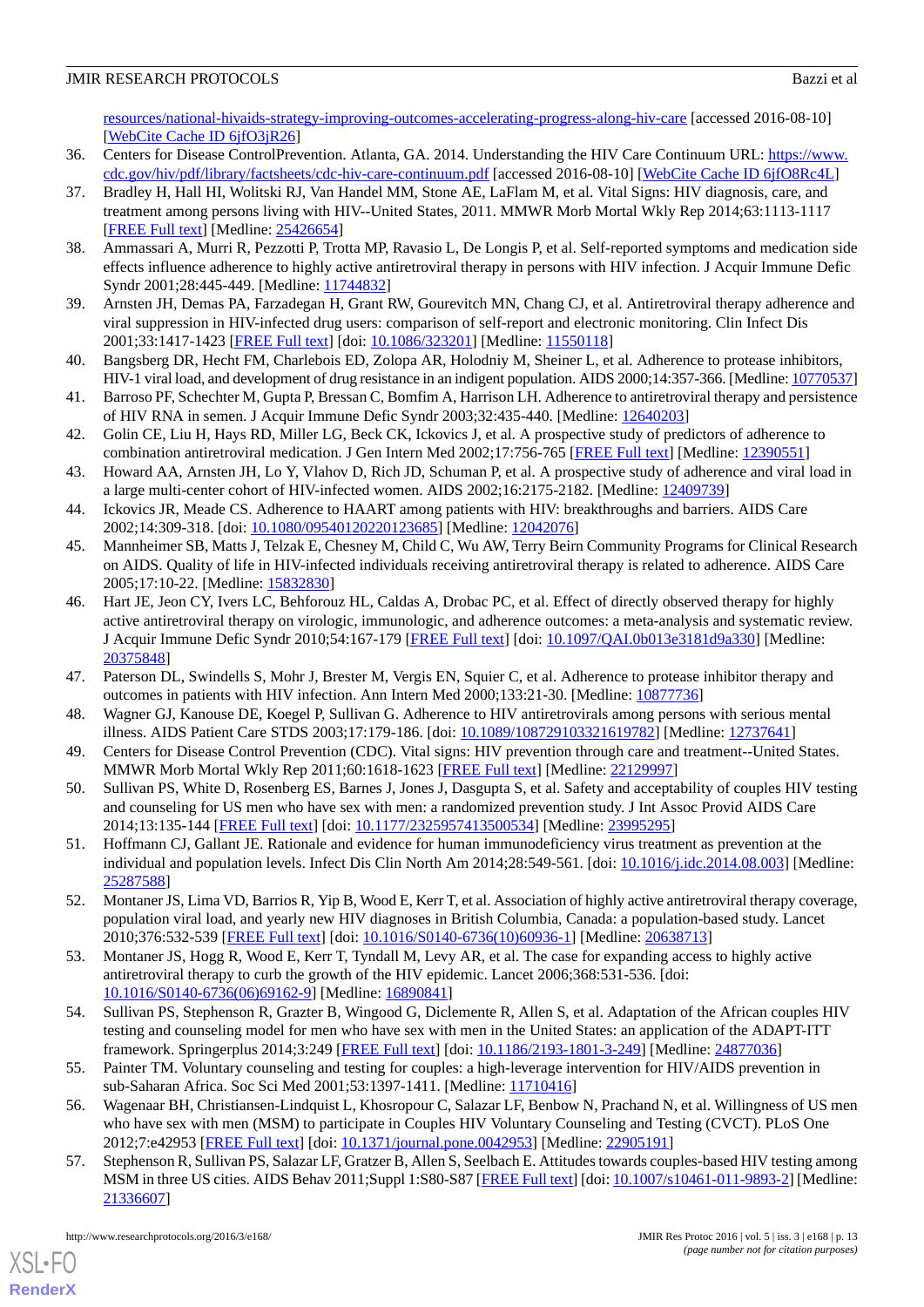- <span id="page-13-0"></span>58. Neme S, Goldenberg T, Stekler JD, Sullivan PS, Stephenson R. Attitudes towards couples HIV testing and counseling among Latino men who have sex with men in the Seattle area. AIDS Care 2015;27:1354-1359. [doi: [10.1080/09540121.2015.1058894\]](http://dx.doi.org/10.1080/09540121.2015.1058894) [Medline: [26272715\]](http://www.ncbi.nlm.nih.gov/entrez/query.fcgi?cmd=Retrieve&db=PubMed&list_uids=26272715&dopt=Abstract)
- <span id="page-13-1"></span>59. Sullivan PS, White D, Rosenberg ES, Barnes J, Jones J, Dasgupta S, et al. Safety and acceptability of couples HIV testing and counseling for US men who have sex with men: a randomized prevention study. J Int Assoc Provid AIDS Care 2014;13:135-144 [\[FREE Full text\]](http://europepmc.org/abstract/MED/23995295) [doi: [10.1177/2325957413500534](http://dx.doi.org/10.1177/2325957413500534)] [Medline: [23995295\]](http://www.ncbi.nlm.nih.gov/entrez/query.fcgi?cmd=Retrieve&db=PubMed&list_uids=23995295&dopt=Abstract)
- <span id="page-13-2"></span>60. Stephenson R, Grabbe KL, Sidibe T, McWilliams A, Sullivan PS. Technical assistance needs for successful implementation of couples HIV testing and counseling (CHTC) intervention for male couples at US HIV testing Sites. AIDS Behav 2016;20:841-847. [doi: [10.1007/s10461-015-1150-7\]](http://dx.doi.org/10.1007/s10461-015-1150-7) [Medline: [26253221\]](http://www.ncbi.nlm.nih.gov/entrez/query.fcgi?cmd=Retrieve&db=PubMed&list_uids=26253221&dopt=Abstract)
- <span id="page-13-4"></span><span id="page-13-3"></span>61. Remien RH, Stirratt MJ, Dolezal C, Dognin JS, Wagner GJ, Carballo-Dieguez A, et al. Couple-focused support to improve HIV medication adherence: a randomized controlled trial. AIDS 2005;19:807-814. [Medline: [15867495](http://www.ncbi.nlm.nih.gov/entrez/query.fcgi?cmd=Retrieve&db=PubMed&list_uids=15867495&dopt=Abstract)]
- <span id="page-13-5"></span>62. Jiwatram-Negrón T, El-Bassel N. Systematic review of couple-based HIV intervention and prevention studies: advantages, gaps, and future directions. AIDS Behav 2014;18:1864-1887 [\[FREE Full text](http://europepmc.org/abstract/MED/24980246)] [doi: [10.1007/s10461-014-0827-7](http://dx.doi.org/10.1007/s10461-014-0827-7)] [Medline: [24980246](http://www.ncbi.nlm.nih.gov/entrez/query.fcgi?cmd=Retrieve&db=PubMed&list_uids=24980246&dopt=Abstract)]
- <span id="page-13-6"></span>63. Johnson MO, Dilworth SE, Taylor JM, Darbes LA, Comfort ML, Neilands TB. Primary relationships, HIV treatment adherence, and virologic control. AIDS Behav 2012;16:1511-1521 [\[FREE Full text\]](http://europepmc.org/abstract/MED/21811842) [doi: [10.1007/s10461-011-0021-0](http://dx.doi.org/10.1007/s10461-011-0021-0)] [Medline: [21811842](http://www.ncbi.nlm.nih.gov/entrez/query.fcgi?cmd=Retrieve&db=PubMed&list_uids=21811842&dopt=Abstract)]
- <span id="page-13-7"></span>64. Safren SA, Otto MW, Worth JL. Life-steps: applying cognitive behavioral therapy to HIV medication adherence. Cognitive and Behavioral Practice 1999;6:332-341. [doi: [10.1016/S1077-7229\(99\)80052-2\]](http://dx.doi.org/10.1016/S1077-7229(99)80052-2)
- <span id="page-13-8"></span>65. Thurston IB, Bogart LM, Wachman M, Closson EF, Skeer MR, Mimiaga MJ. Adaptation of an HIV medication adherence intervention for adolescents and young adults. Cogn Behav Pract 2014;21:191-205 [[FREE Full text\]](http://europepmc.org/abstract/MED/25452680) [Medline: [25452680](http://www.ncbi.nlm.nih.gov/entrez/query.fcgi?cmd=Retrieve&db=PubMed&list_uids=25452680&dopt=Abstract)]
- <span id="page-13-9"></span>66. Psaros C, Haberer JE, Katabira E, Ronald A, Tumwesigye E, Campbell JD, et al. An intervention to support HIV preexposure prophylaxis adherence in HIV-serodiscordant couples in Uganda. J Acquir Immune Defic Syndr 2014;66:522-529 [[FREE](http://europepmc.org/abstract/MED/24853311) [Full text\]](http://europepmc.org/abstract/MED/24853311) [doi: [10.1097/QAI.0000000000000212\]](http://dx.doi.org/10.1097/QAI.0000000000000212) [Medline: [24853311](http://www.ncbi.nlm.nih.gov/entrez/query.fcgi?cmd=Retrieve&db=PubMed&list_uids=24853311&dopt=Abstract)]
- <span id="page-13-11"></span><span id="page-13-10"></span>67. D'Zurilla T. Problem-Solving Therapy: A Social Competence Approach to Clinical Intervention. New York: Springer; 1986.
- 68. Bronfenbrenner U. The Ecology of Human Development: Experiments by Nature and Design. Cambridge: Harvard University Press; 1981.
- <span id="page-13-12"></span>69. Lewis MA, McBride CM, Pollak KI, Puleo E, Butterfield RM, Emmons KM. Understanding health behavior change among couples: an interdependence and communal coping approach. Soc Sci Med 2006;62:1369-1380. [doi: [10.1016/j.socscimed.2005.08.006](http://dx.doi.org/10.1016/j.socscimed.2005.08.006)] [Medline: [16146666](http://www.ncbi.nlm.nih.gov/entrez/query.fcgi?cmd=Retrieve&db=PubMed&list_uids=16146666&dopt=Abstract)]
- 70. El-Bassel N, Gilbert L, Terlikbayeva A, Beyrer C, Wu E, Chang M, et al. Effects of a couple-based intervention to reduce risks for HIV, HCV, and STIs among drug-involved heterosexual couples in Kazakhstan: a randomized controlled trial. J Acquir Immune Defic Syndr 2014;67:196-203 [\[FREE Full text\]](http://europepmc.org/abstract/MED/24991973) [doi: [10.1097/QAI.0000000000000277](http://dx.doi.org/10.1097/QAI.0000000000000277)] [Medline: [24991973\]](http://www.ncbi.nlm.nih.gov/entrez/query.fcgi?cmd=Retrieve&db=PubMed&list_uids=24991973&dopt=Abstract)
- <span id="page-13-14"></span><span id="page-13-13"></span>71. Tate RL, Perdices M, Rosenkoetter U, Shadish W, Vohra S, Barlow DH, et al. The Single-Case Reporting Guideline In BEhavioural Interventions (SCRIBE) 2016 statement. Phys Ther 2016;96:e1-e10. [doi: [10.2522/ptj.2016.96.7.e1](http://dx.doi.org/10.2522/ptj.2016.96.7.e1)] [Medline: [27371692](http://www.ncbi.nlm.nih.gov/entrez/query.fcgi?cmd=Retrieve&db=PubMed&list_uids=27371692&dopt=Abstract)]
- <span id="page-13-15"></span>72. Wu E, El-Bassel N, Donald ML, Fontaine Y, Hess L. Adaptation of a couple-based HIV intervention for methamphetamine-involved African American men who have sex with men. Open AIDS J 2010;4:123-131 [\[FREE Full](http://europepmc.org/abstract/MED/20657720) [text](http://europepmc.org/abstract/MED/20657720)] [doi: [10.2174/1874613601004030123\]](http://dx.doi.org/10.2174/1874613601004030123) [Medline: [20657720\]](http://www.ncbi.nlm.nih.gov/entrez/query.fcgi?cmd=Retrieve&db=PubMed&list_uids=20657720&dopt=Abstract)
- <span id="page-13-17"></span><span id="page-13-16"></span>73. Safren SA, Otto MW, Worth JL, Salomon E, Johnson W, Mayer K, et al. Two strategies to increase adherence to HIV antiretroviral medication: life-steps and medication monitoring. Behav Res Ther 2001;39:1151-1162. [Medline: [11579986](http://www.ncbi.nlm.nih.gov/entrez/query.fcgi?cmd=Retrieve&db=PubMed&list_uids=11579986&dopt=Abstract)]
- 74. Salazar LF, Stephenson RB, Sullivan PS, Tarver R. Development and validation of HIV-related dyadic measures for men who have sex with men. J Sex Res 2013;50:164-177. [doi: [10.1080/00224499.2011.636845](http://dx.doi.org/10.1080/00224499.2011.636845)] [Medline: [22206480](http://www.ncbi.nlm.nih.gov/entrez/query.fcgi?cmd=Retrieve&db=PubMed&list_uids=22206480&dopt=Abstract)]
- 75. Rhodes T, Cusick L. Love and intimacy in relationship risk management: HIV positive people and their sexual partners. Sociol Health & Illness 2000;22:1-26. [doi: [10.1111/1467-9566.00189](http://dx.doi.org/10.1111/1467-9566.00189)]
- <span id="page-13-18"></span>76. The White House Office of the Press Secretary. Executive order: HIV Care Continuum Initiative: Accelerating Improvements in HIV Preventioncare in the United States Through the HIV Care Continuum Initiative.: The White House; 2013. URL: <https://www.whitehouse.gov/the-press-office/2013/07/15/executive-order-hiv-care-continuum-initiative> [accessed 2016-08-10] [[WebCite Cache ID 6jfOQkm9T](http://www.webcitation.org/

                                6jfOQkm9T)]
- 77. Craw J, Gardner L, Rossman A, Gruber D, Noreen O, Jordan D, et al. Structural factors and best practices in implementing a linkage to HIV care program using the ARTAS model. BMC Health Serv Res 2010;10:246 [[FREE Full text](http://bmchealthservres.biomedcentral.com/articles/10.1186/1472-6963-10-246)] [doi: [10.1186/1472-6963-10-246\]](http://dx.doi.org/10.1186/1472-6963-10-246) [Medline: [20727189\]](http://www.ncbi.nlm.nih.gov/entrez/query.fcgi?cmd=Retrieve&db=PubMed&list_uids=20727189&dopt=Abstract)
- 78. Craw JA, Gardner LI, Marks G, Rapp RC, Bosshart J, Duffus WA, et al. Brief strengths-based case management promotes entry into HIV medical care: results of the antiretroviral treatment access study-II. J Acquir Immune Defic Syndr 2008;47:597-606. [doi: [10.1097/QAI.0b013e3181684c51](http://dx.doi.org/10.1097/QAI.0b013e3181684c51)] [Medline: [18285714](http://www.ncbi.nlm.nih.gov/entrez/query.fcgi?cmd=Retrieve&db=PubMed&list_uids=18285714&dopt=Abstract)]
- 79. Eaton EF, Saag MS, Mugavero M. Engagement in human immunodeficiency virus care: linkage, retention, and antiretroviral therapy adherence. Infect Dis Clin North Am 2014;28:355-369. [doi: [10.1016/j.idc.2014.06.004](http://dx.doi.org/10.1016/j.idc.2014.06.004)] [Medline: [25151561](http://www.ncbi.nlm.nih.gov/entrez/query.fcgi?cmd=Retrieve&db=PubMed&list_uids=25151561&dopt=Abstract)]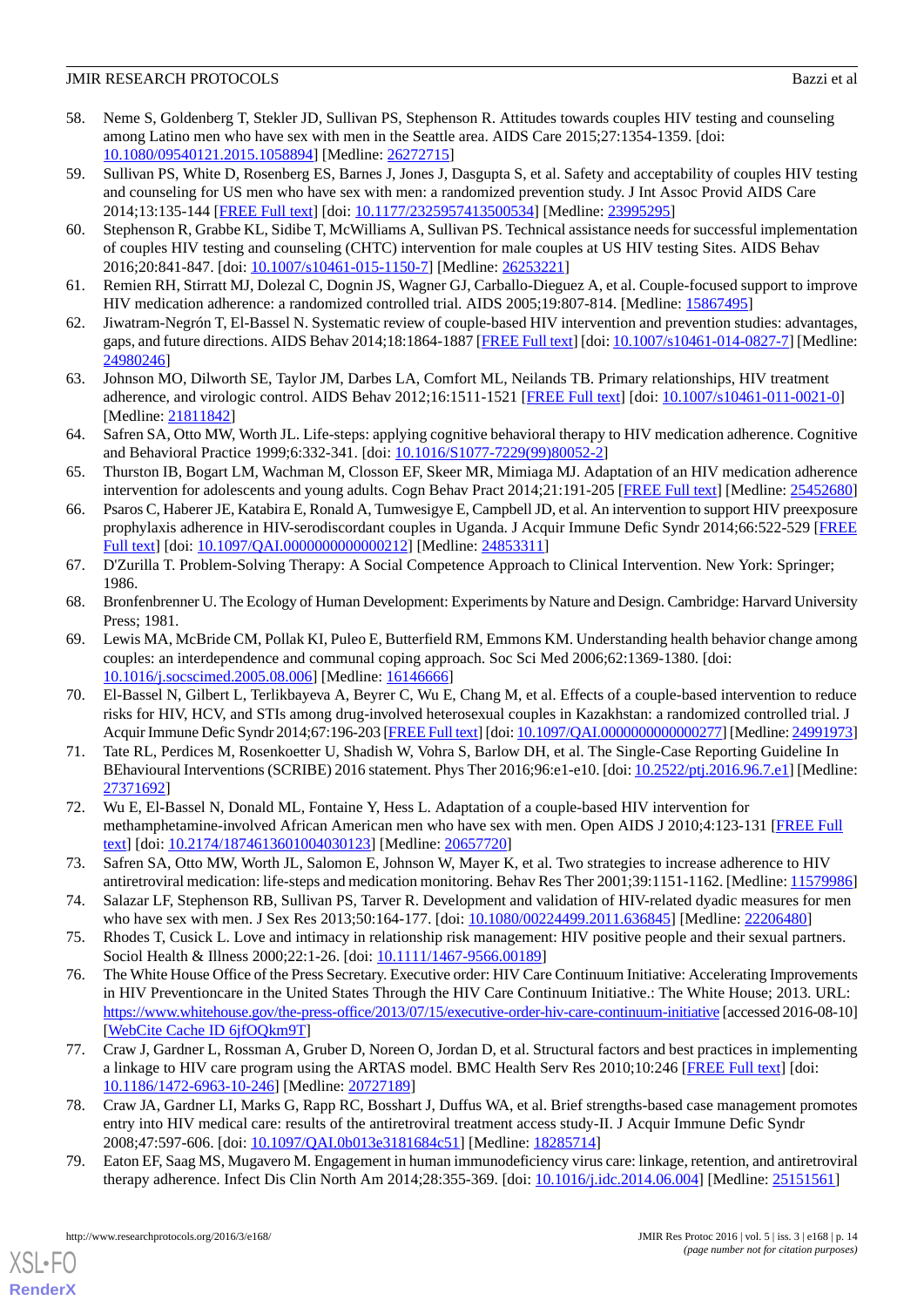- 80. Gardner LI, Metsch LR, Anderson-Mahoney P, Loughlin AM, del Rio RC, Strathdee S, Antiretroviral TreatmentAccess Study Study Group. Efficacy of a brief case management intervention to link recently diagnosed HIV-infected persons to care. AIDS 2005;19:423-431. [Medline: [15750396\]](http://www.ncbi.nlm.nih.gov/entrez/query.fcgi?cmd=Retrieve&db=PubMed&list_uids=15750396&dopt=Abstract)
- <span id="page-14-6"></span>81. Govindasamy D, Meghij J, Kebede NE, Clare BR, Ford N, Kranzer K. Interventions to improve or facilitate linkage to or retention in pre-ART (HIV) care and initiation of ART in low- and middle-income settings--a systematic review. J Int AIDS Soc 2014;17:19032 [\[FREE Full text\]](http://www.jiasociety.org/index.php/jias/article/view/19032) [Medline: [25095831\]](http://www.ncbi.nlm.nih.gov/entrez/query.fcgi?cmd=Retrieve&db=PubMed&list_uids=25095831&dopt=Abstract)
- 82. Nachega JB, Uthman OA, del Rio R, Mugavero MJ, Rees H, Mills EJ. Addressing the Achilles' heel in the HIV care continuum for the success of a test-and-treat strategy to achieve an AIDS-free generation. Clin Infect Dis 2014;Suppl 1:S21-S17. [doi: [10.1093/cid/ciu299\]](http://dx.doi.org/10.1093/cid/ciu299) [Medline: [24926028](http://www.ncbi.nlm.nih.gov/entrez/query.fcgi?cmd=Retrieve&db=PubMed&list_uids=24926028&dopt=Abstract)]
- <span id="page-14-7"></span>83. Pecoraro A, Mimiaga MJ, O'Cleirigh C, Safren SA, Blokhina E, Verbitskaya E, et al. Lost-to-care and engaged-in-care HIV patients in Leningrad Oblast, Russian Federation: barriers and facilitators to medical visit retention. AIDS Care 2014;26:1249-1257 [\[FREE Full text\]](http://europepmc.org/abstract/MED/24666174) [doi: [10.1080/09540121.2014.897910](http://dx.doi.org/10.1080/09540121.2014.897910)] [Medline: [24666174\]](http://www.ncbi.nlm.nih.gov/entrez/query.fcgi?cmd=Retrieve&db=PubMed&list_uids=24666174&dopt=Abstract)
- <span id="page-14-8"></span>84. Singh S, Bradley H, Hu X, Skarbinski J, Hall HI, Lansky A, Centers for Disease Control Prevention (CDC). Men living with diagnosed HIV who have sex with men: progress along the continuum of HIV care--United States, 2010. MMWR Morb Mortal Wkly Rep 2014;63:829-833 [\[FREE Full text](http://www.cdc.gov/mmwr/preview/mmwrhtml/mm6338a2.htm)] [Medline: [25254559](http://www.ncbi.nlm.nih.gov/entrez/query.fcgi?cmd=Retrieve&db=PubMed&list_uids=25254559&dopt=Abstract)]
- <span id="page-14-1"></span>85. Thompson MA, Mugavero MJ, Amico KR, Cargill VA, Chang LW, Gross R, et al. Guidelines for improving entry into and retention in care and antiretroviral adherence for persons with HIV: evidence-based recommendations from an International Association of Physicians in AIDS Care panel. Ann Intern Med 2012;156:817-833 [[FREE Full text](http://europepmc.org/abstract/MED/22393036)] [doi: [10.7326/0003-4819-156-11-201206050-00419](http://dx.doi.org/10.7326/0003-4819-156-11-201206050-00419)] [Medline: [22393036](http://www.ncbi.nlm.nih.gov/entrez/query.fcgi?cmd=Retrieve&db=PubMed&list_uids=22393036&dopt=Abstract)]
- <span id="page-14-0"></span>86. Ulett KB, Willig JH, Lin H, Routman JS, Abroms S, Allison J, et al. The therapeutic implications of timely linkage and early retention in HIV care. AIDS Patient Care STDS 2009;23:41-49 [\[FREE Full text\]](http://europepmc.org/abstract/MED/19055408) [doi: [10.1089/apc.2008.0132](http://dx.doi.org/10.1089/apc.2008.0132)] [Medline: [19055408](http://www.ncbi.nlm.nih.gov/entrez/query.fcgi?cmd=Retrieve&db=PubMed&list_uids=19055408&dopt=Abstract)]
- <span id="page-14-2"></span>87. Kelly JD, Hartman C, Graham J, Kallen MA, Giordano TP. Social support as a predictor of early diagnosis, linkage, retention, and adherence to HIV care: results from the steps study. J Assoc Nurses AIDS Care 2014;25:405-413 [[FREE](http://europepmc.org/abstract/MED/24508174) [Full text\]](http://europepmc.org/abstract/MED/24508174) [doi: [10.1016/j.jana.2013.12.002\]](http://dx.doi.org/10.1016/j.jana.2013.12.002) [Medline: [24508174\]](http://www.ncbi.nlm.nih.gov/entrez/query.fcgi?cmd=Retrieve&db=PubMed&list_uids=24508174&dopt=Abstract)
- <span id="page-14-4"></span><span id="page-14-3"></span>88. Giordano TP, Gifford AL, White AC, Suarez-Almazor ME, Rabeneck L, Hartman C, et al. Retention in care: a challenge to survival with HIV infection. Clin Infect Dis 2007;44:1493-1499 [[FREE Full text](http://www.cid.oxfordjournals.org/cgi/pmidlookup?view=long&pmid=17479948)] [doi: [10.1086/516778\]](http://dx.doi.org/10.1086/516778) [Medline: [17479948](http://www.ncbi.nlm.nih.gov/entrez/query.fcgi?cmd=Retrieve&db=PubMed&list_uids=17479948&dopt=Abstract)]
- 89. Mugavero MJ, Lin H, Allison JJ, Willig JH, Chang P, Marler M, et al. Failure to establish HIV care: characterizing the "no show" phenomenon. Clin Infect Dis 2007;45:127-130 [[FREE Full text](http://www.cid.oxfordjournals.org/cgi/pmidlookup?view=long&pmid=17554713)] [doi: [10.1086/518587\]](http://dx.doi.org/10.1086/518587) [Medline: [17554713](http://www.ncbi.nlm.nih.gov/entrez/query.fcgi?cmd=Retrieve&db=PubMed&list_uids=17554713&dopt=Abstract)]
- 90. Hawk M, Davis D. The effects of a harm reduction housing program on the viral loads of homeless individuals living with HIV/AIDS. AIDS Care 2012;24:577-582. [doi: [10.1080/09540121.2011.630352](http://dx.doi.org/10.1080/09540121.2011.630352)] [Medline: [22103666\]](http://www.ncbi.nlm.nih.gov/entrez/query.fcgi?cmd=Retrieve&db=PubMed&list_uids=22103666&dopt=Abstract)
- <span id="page-14-5"></span>91. Office of Community Planning Development. The Connection Between Housing And Improved Outcomes Along The HIV Care Continuum. Washington, DC: U.S. Department of Housing and Urban Development; 2014. URL: [https://www.](https://www.hudexchange.info/resources/documents/The-Connection-Between-Housing-and-Improved-Outcomes-Along-the-HIV-Care-Continuum.pdf) [hudexchange.info/resources/documents/](https://www.hudexchange.info/resources/documents/The-Connection-Between-Housing-and-Improved-Outcomes-Along-the-HIV-Care-Continuum.pdf) [The-Connection-Between-Housing-and-Improved-Outcomes-Along-the-HIV-Care-Continuum.pdf](https://www.hudexchange.info/resources/documents/The-Connection-Between-Housing-and-Improved-Outcomes-Along-the-HIV-Care-Continuum.pdf) [accessed 2016-08-10] [[WebCite Cache ID 6jfOUlR36\]](http://www.webcitation.org/

                                6jfOUlR36)
- <span id="page-14-10"></span><span id="page-14-9"></span>92. Riley ED, Moore K, Sorensen JL, Tulsky JP, Bangsberg DR, Neilands TB. Basic subsistence needs and overall health among human immunodeficiency virus-infected homeless and unstably housed women. Am J Epidemiol 2011;174:515-522 [[FREE Full text](http://aje.oxfordjournals.org/cgi/pmidlookup?view=long&pmid=21749972)] [doi: [10.1093/aje/kwr209\]](http://dx.doi.org/10.1093/aje/kwr209) [Medline: [21749972\]](http://www.ncbi.nlm.nih.gov/entrez/query.fcgi?cmd=Retrieve&db=PubMed&list_uids=21749972&dopt=Abstract)
- <span id="page-14-12"></span><span id="page-14-11"></span>93. Rhodes T, Cusick L. Accounting for unprotected sex: stories of agency and acceptability. Soc Sci Med 2002;55:211-226. [Medline: [12144136](http://www.ncbi.nlm.nih.gov/entrez/query.fcgi?cmd=Retrieve&db=PubMed&list_uids=12144136&dopt=Abstract)]
- 94. Rhodes T, Quirk A. Drug users' sexual relationships and the social organisation of risk: the sexual relationship as a site of risk management. Soc Sci Med 1998;46:157-169. [Medline: [9447640\]](http://www.ncbi.nlm.nih.gov/entrez/query.fcgi?cmd=Retrieve&db=PubMed&list_uids=9447640&dopt=Abstract)
- <span id="page-14-13"></span>95. Rhodes T. Risk theory in epidemic times: sex, drugs and the social organisation of 'risk behaviour'. Sociol Health & Illness 1997;19:208-227. [doi: [10.1111/1467-9566.ep10934410](http://dx.doi.org/10.1111/1467-9566.ep10934410)]
- <span id="page-14-14"></span>96. Mitchell JW, Boyd C, McCabe S, Stephenson R. A cause for concern: male couples' sexual agreements and their use of substances with sex. AIDS Behav 2014;18:1401-1411 [[FREE Full text](http://europepmc.org/abstract/MED/24584415)] [doi: [10.1007/s10461-014-0736-9](http://dx.doi.org/10.1007/s10461-014-0736-9)] [Medline: [24584415](http://www.ncbi.nlm.nih.gov/entrez/query.fcgi?cmd=Retrieve&db=PubMed&list_uids=24584415&dopt=Abstract)]
- <span id="page-14-15"></span>97. El-Bassel N, Remien R. Couple-based HIV prevention and treatmenttate of science, gaps, and future directions. Family and HIV/AIDS 2012:153-172. [doi: [10.1007/978-1-4614-0439-2\\_7\]](http://dx.doi.org/10.1007/978-1-4614-0439-2_7)
- 98. El-Bassel N, Wechsberg WM. Couple-based behavioral HIV interventions: placing HIV risk-reduction responsibility and agency on the female and male dyad. Couple and Family Psychology: Research and Practice 2012;1:94-105. [doi: [10.1037/a0028890](http://dx.doi.org/10.1037/a0028890)]
- 99. Martinez O, Wu E, Shultz AZ, Capote J, López RJ, Sandfort T, et al. Still a hard-to-reach population? Using social media to recruit Latino gay couples for an HIV intervention adaptation study. J Med Internet Res 2014;16:e113 [\[FREE Full text](http://www.jmir.org/2014/4/e113/)] [doi: [10.2196/jmir.3311\]](http://dx.doi.org/10.2196/jmir.3311) [Medline: [24763130\]](http://www.ncbi.nlm.nih.gov/entrez/query.fcgi?cmd=Retrieve&db=PubMed&list_uids=24763130&dopt=Abstract)